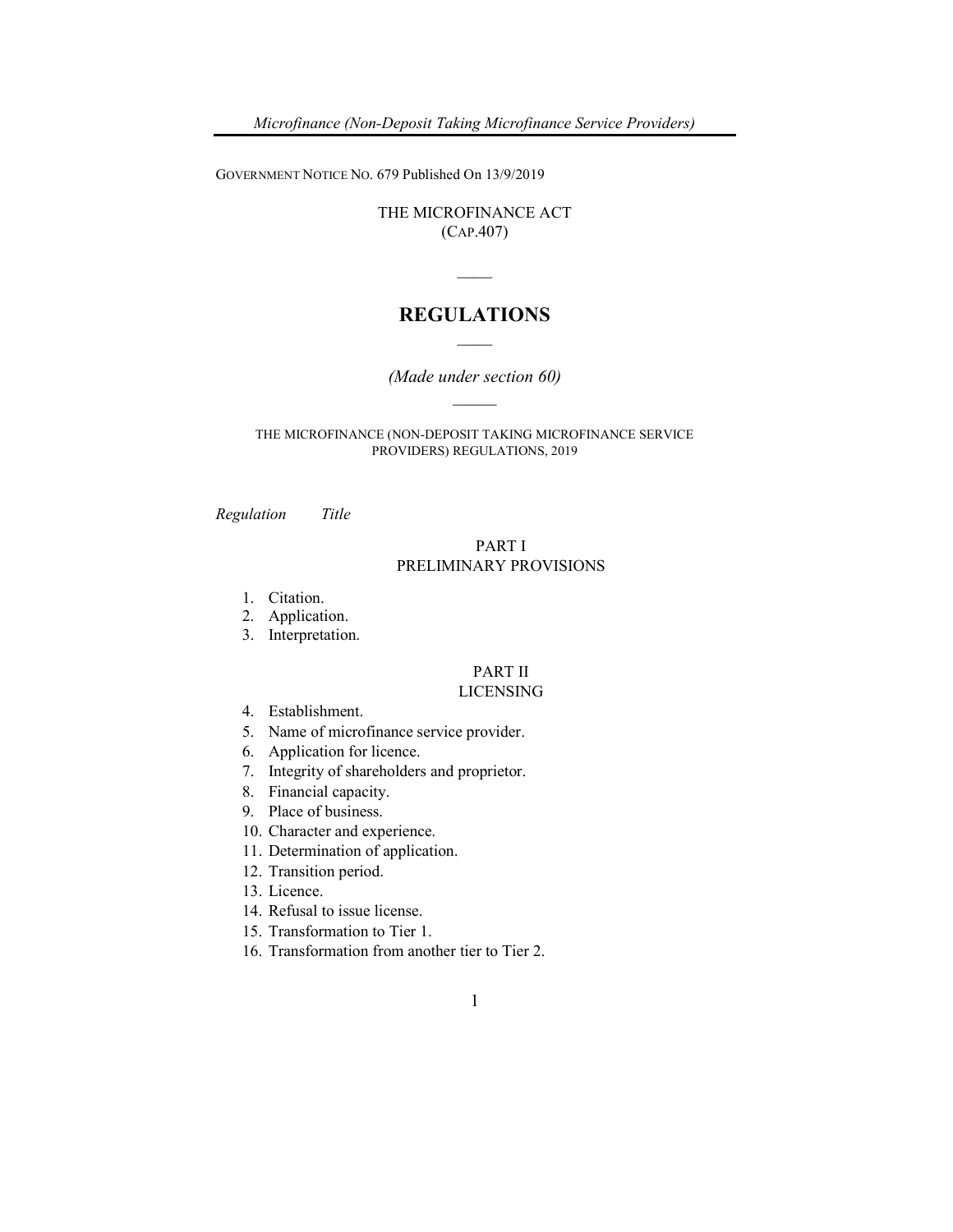#### PART III

# MANAGEMENT OF MICROFINANCE SERVICE PROVIDERS UNDER TIER2

- 17. Functions of board of directors or governing body.
- 18. Appointment of Tanzanians.
- 19. Management of microfinance service provider.
- 20. Employment of non-Tanzanian.
- 21. Permissible activities.
- 22. Prohibited activities.
- 23. Cash collateral, guarantee or compulsory savings.
- 24. Books of accounts, records and financial year.
- 25. Preparation and submission of accounts.
- 26. Disclosure of accounts.
- 27. Internal auditor.
- 28. Outsourcing internal auditor.
- 29. External auditor.
- 30. External auditor access to employees.
- 31. Reporting of irregularities.
- 32. Presentation of audit report.
- 33. Change of external auditor.
- 34. Rotation of external auditor.
- 35. Submission of credit information.
- 36. Consent to share credit information.

#### PART IV

#### LENDING OPERATIONS

- 37. Lending policy.
- 38. Loan application.
- 39. Loan agreement.
- 40. Communicating reasons for loan refusal.
- 41. Loan collateral.
- 42. Loan repayment.
- 43. Loan restructuring.
- 44. Past due loans.
- 45. Classification and provision for loans.

### PART V

### SUPERVISION OF MICROFINANCE SERVICE PROVIDERS

- 46. Minimum capital.
- 47. Minimum liquid assets.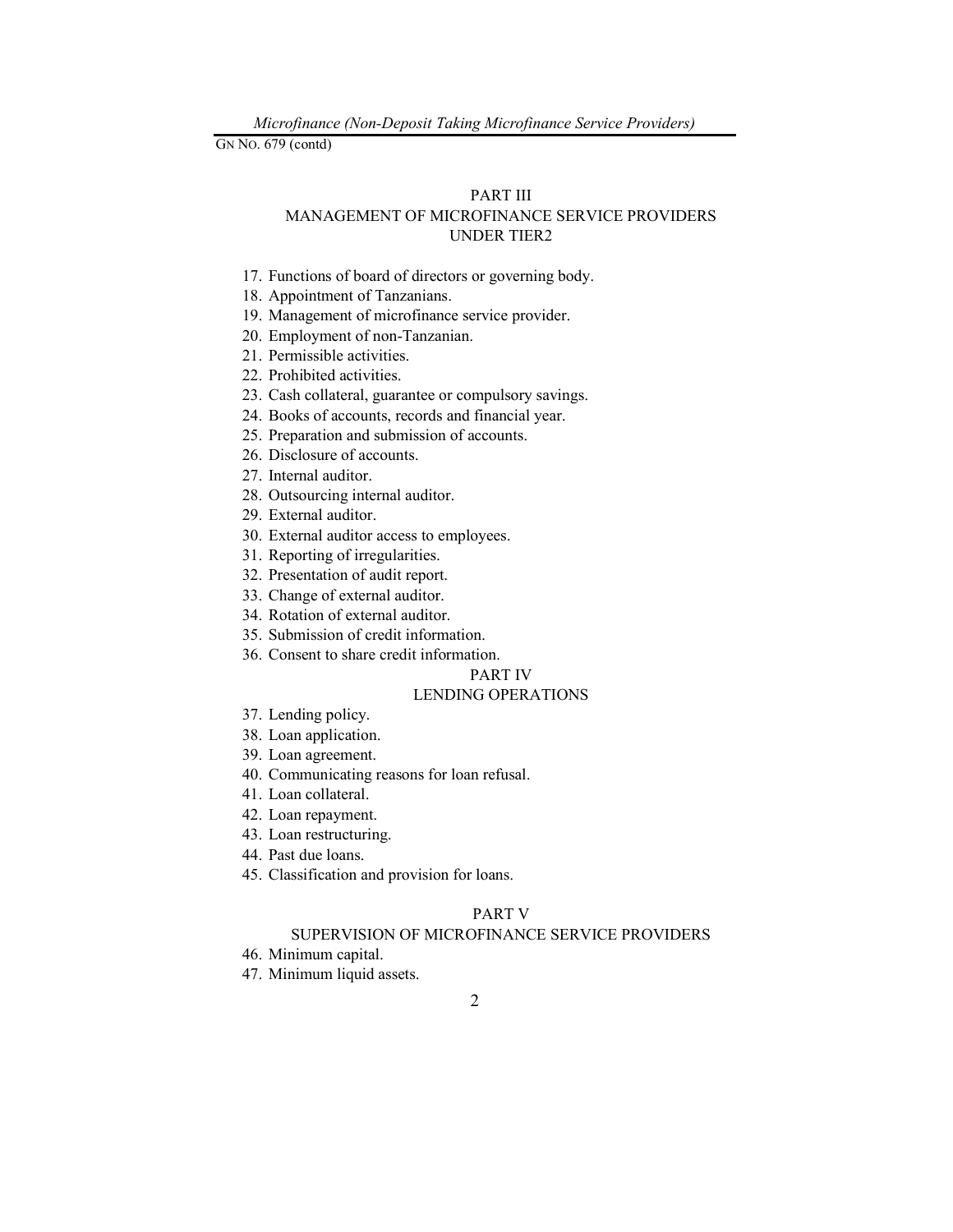- 48. Inspection.
- 49. Payment of dividends.
- 50. Submission of periodic reports.
- 51. Management take-over.
- 52. End of management by Bank.

# PART VI

# CONSUMER PROTECTION

- 53. Loan disclosure.
- 54. Complaints handling and dispute resolution mechanism.
- 55. Disclosures to loan guarantors.
- 56. Debt collection or recovery.
- 57. Financial education.
- 58. Compliance with Financial Consumer Protection Regulations.

# PART VII

### GENERAL PROVISIONS

- 59. Upgrading from sole proprietor to company.
- 60. Administrative measures.
- 61. Appeals.

 $\mathcal{L}=\mathcal{L}^{\mathcal{L}}$ **SCHEDULES**  $\mathcal{L}_\text{max}$  and  $\mathcal{L}_\text{max}$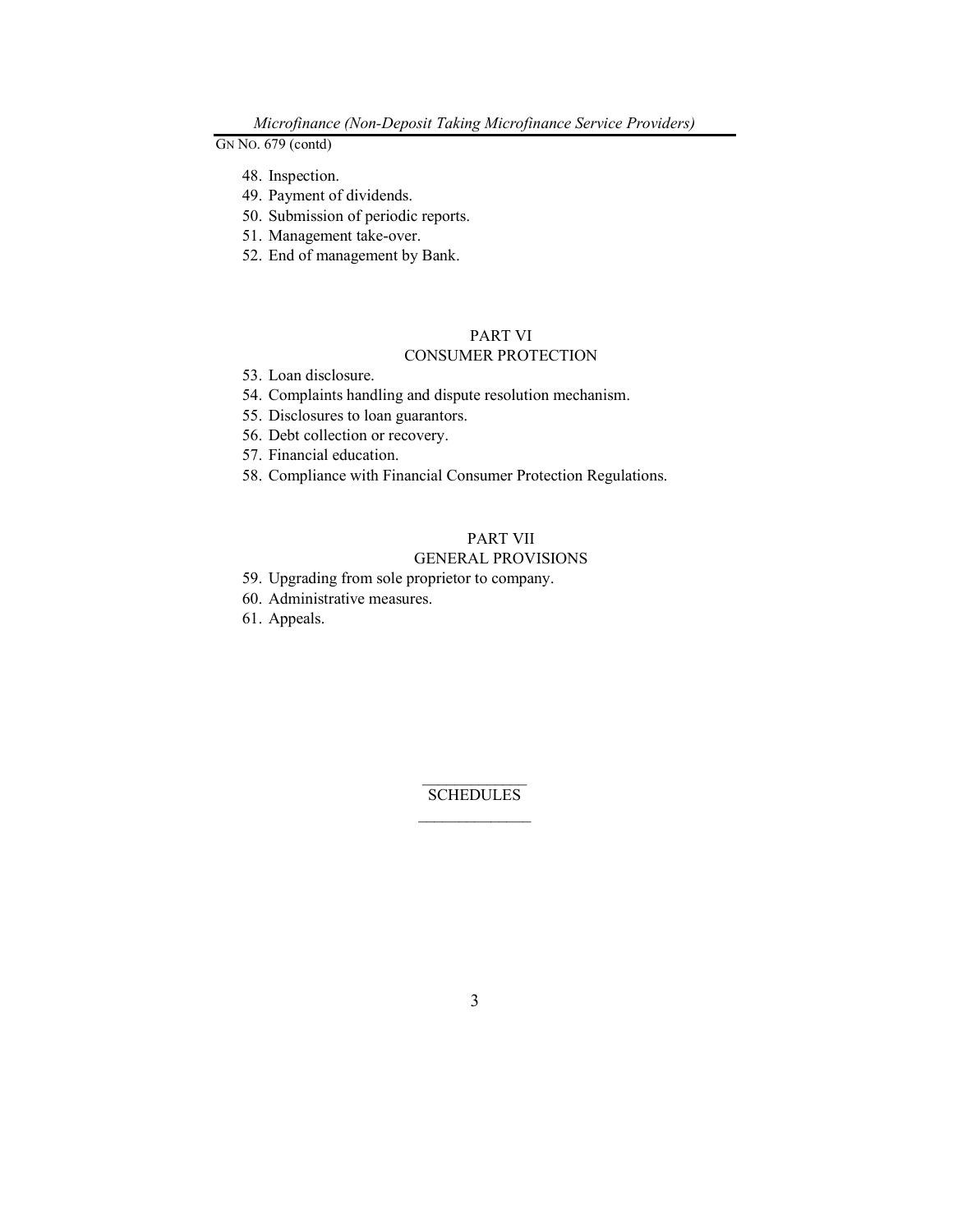Microfinance (Non-Deposit Taking Microfinance Service Providers) GN NO. 679 (contd)

GOVERNMENT NOTICE NO. 679 published on 13/9/2019

THE MICROFINANCE ACT (CAP.407)

# REGULATIONS  $\mathcal{L}_\mathcal{L}$

 $\mathcal{L}$ 

(Made under section 60)  $\frac{1}{2}$  ,  $\frac{1}{2}$  ,  $\frac{1}{2}$  ,  $\frac{1}{2}$  ,  $\frac{1}{2}$  ,  $\frac{1}{2}$  ,  $\frac{1}{2}$  ,  $\frac{1}{2}$ 

THE MICROFINANCE (NON-DEPOSIT TAKING MICROFINANCE SERVICE PROVIDERS) REGULATIONS, 2019

### PART I PRELIMINARY PROVISIONS

Citation 1. These Regulations may be cited as the Microfinance (Non-Deposit Taking Microfinance Service Providers) Regulations, 2019. Application 2. These Regulations shall apply to all microfinance service providers under Tier 2. Interpretation 3. In these Regulations, unless the context otherwise requires-Act No. 10 of 2018<br>Cap. 197 "Act" means the Microfinance Act; "Bank" has the meaning ascribed to it under the Bank of Tanzania Act; "capital" means permanent shareholders' equity in the form of issued and fully paid ordinary shares and preference shares, capital grants, reserves and retained earnings;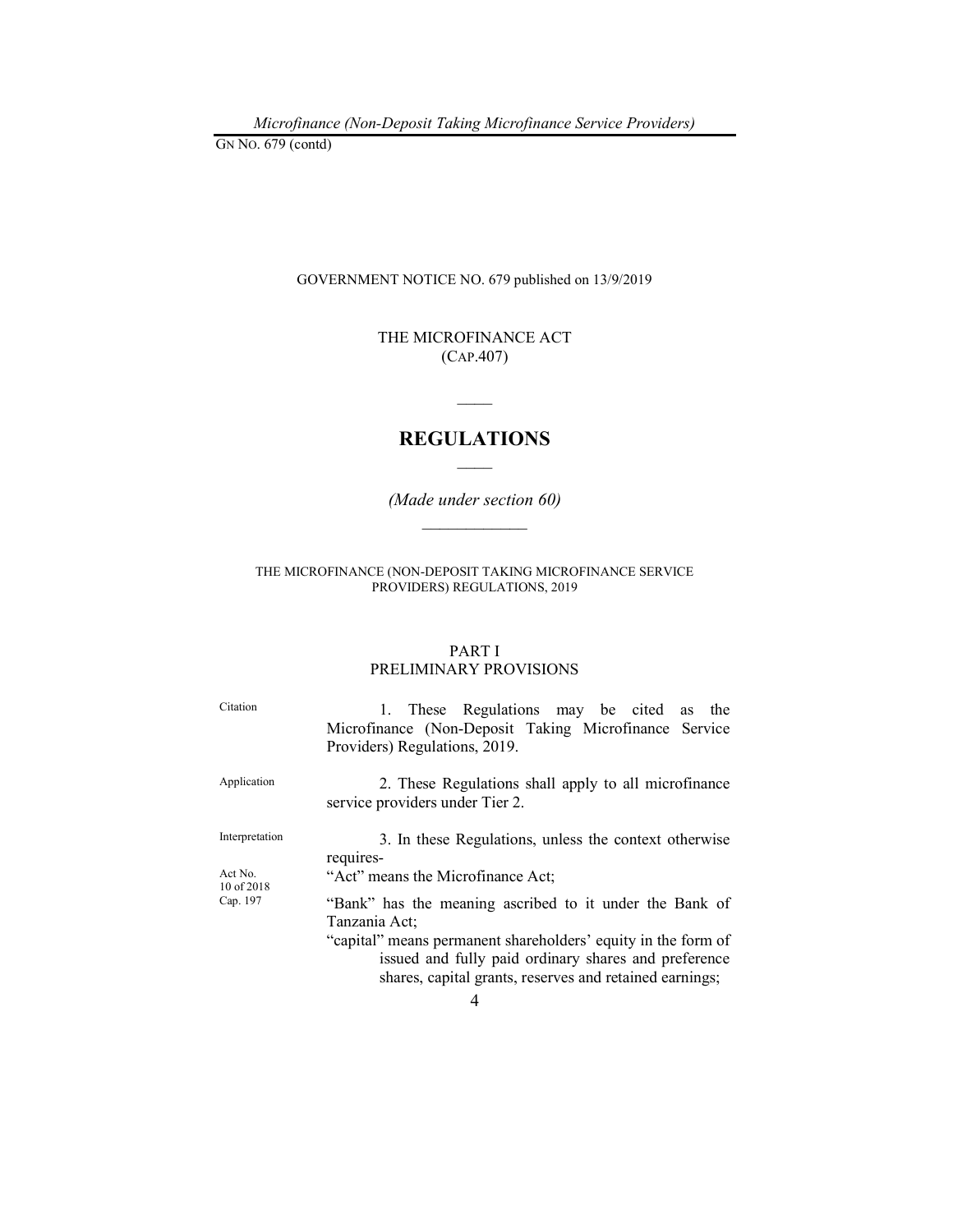Microfinance (Non-Deposit Taking Microfinance Service Providers) GN NO. 679 (contd)

> "credit company" has the meaning ascribed to it under the Act;

> "credit reference bureau" means an entity specialized in collecting and sale of credit performance information for individuals and entities;

> "digital microfinance lender" means a microfinance service provider carrying out lending activities, from loan application, approval, disbursement and repayment through digital channels;

> "financial organization" has the meaning ascribed to it under the Act;

> "foreign owned microfinance service provider" means a microfinance service provider incorporated in Tanzania and whose majority owners or shareholders are foreigners;

> "housing microfinance loan" means unsecured or secured loan issued to a household in rural and urban areas to build, repair or improve existing houses.

> "individual money lender" means a person licensed to undertake microfinance business of lending money in accordance with the provisions of the Act;

 "MEMARTS" means memorandum and articles of association;

"Minister" means minister responsible for finance;

"proprietor" means an individual money lender;

- "significant subscriber" means a subscriber or a shareholder who owns five percent or more of the voting shares of a microfinance service provider;
- "Tier 2" means a category of non-deposit taking microfinance service providers including credit companies, financial organizations, housing microfinance companies, individual money lenders and digital microfinance lenders.

## PART II

### LICENSING

| Establishment | 4. A person who intends to undertake microfinance   |  |  |  |  |
|---------------|-----------------------------------------------------|--|--|--|--|
|               | business under Tier 2, shall -                      |  |  |  |  |
|               | (a) formally be established under the Companies Act |  |  |  |  |
|               | or any other relevant laws; or                      |  |  |  |  |
|               | (b) in case of individual money lender, register a  |  |  |  |  |
| Cap.213       | business name as a sole proprietor under the        |  |  |  |  |
|               | Business Licensing Act.                             |  |  |  |  |
|               |                                                     |  |  |  |  |
| Name of       | 5. The business name of a microfinance service      |  |  |  |  |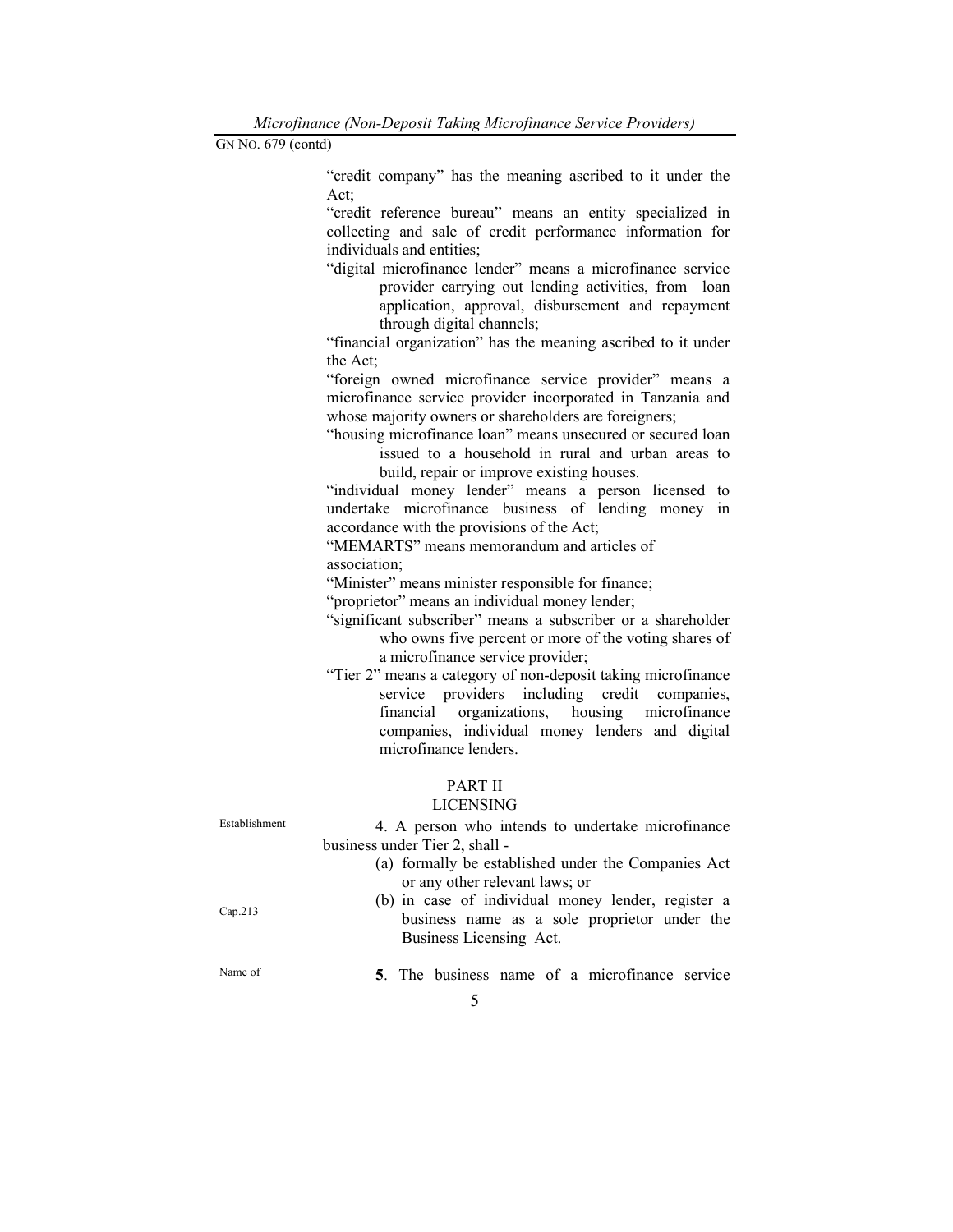| GN No. 679 (contd)                             |                                                                                                                                                                                                                                                                                                                                                                                                                                                                                                                                                                                                                                                                                                                                                                                                                                                                                                                                                                                                                                                                                                                                       |
|------------------------------------------------|---------------------------------------------------------------------------------------------------------------------------------------------------------------------------------------------------------------------------------------------------------------------------------------------------------------------------------------------------------------------------------------------------------------------------------------------------------------------------------------------------------------------------------------------------------------------------------------------------------------------------------------------------------------------------------------------------------------------------------------------------------------------------------------------------------------------------------------------------------------------------------------------------------------------------------------------------------------------------------------------------------------------------------------------------------------------------------------------------------------------------------------|
| microfinance<br>service provider               | provider under Tier 2 shall include either of the following<br>words "microfinance", "finance", "financial services", "credit"<br>or "microcredit".                                                                                                                                                                                                                                                                                                                                                                                                                                                                                                                                                                                                                                                                                                                                                                                                                                                                                                                                                                                   |
| Application for<br>licence                     | $6-(1)$ A person who intends to carry a microfinance<br>business as a microfinance service provider under Tier 2, shall<br>apply to the Bank for a licence.<br>(2) Subject to subregulation (1), an application for a<br>licence, shall be in the form set out in the First Schedule.<br>(3) An application referred to under subregulation (1)<br>shall be signed by an applicant or an authorized signatory of<br>the applicant and be accompanied with-<br>(a) non-refundable application fee of five hundred<br>thousand shillings in case of an entity;<br>$(b)$ a non – refundable application fee of three<br>hundred thousand shillings in case of an individual<br>money lender;<br>(c) documents and information listed in the Second<br>Schedule; and<br>(d) any other document or information as may be<br>required.<br>(4) An application made by a foreign owned<br>microfinance service provider shall, in addition to the<br>requirements stipulated under subregulation (3),<br>be<br>accompanied with-<br>(a) a training plan indicating specific time frames for<br>imparting microfinance skills and expertise to |
|                                                | Tanzanian staff; and<br>(b) a succession plan and strategies on mode, time and<br>contents of the extent to which Tanzanian staff<br>shall occupy senior management positions in the<br>microfinance service provider.                                                                                                                                                                                                                                                                                                                                                                                                                                                                                                                                                                                                                                                                                                                                                                                                                                                                                                                |
| Integrity of<br>shareholders and<br>proprietor | 7. The Bank shall consider the history of the proposed<br>shareholders or proprietor in assessing the applicant's<br>reputation and integrity in past and present business practices.                                                                                                                                                                                                                                                                                                                                                                                                                                                                                                                                                                                                                                                                                                                                                                                                                                                                                                                                                 |
| Financial capacity                             | 8.-(1) The Bank shall evaluate the financial capacity of<br>the applicant.<br>(2) The soundness of an applicant's financial position<br>shall be measured on-<br>(a) the Net Worth;<br>(b) levels of capital as shown on balance sheets; or                                                                                                                                                                                                                                                                                                                                                                                                                                                                                                                                                                                                                                                                                                                                                                                                                                                                                           |

(c) the potential financial support that may be made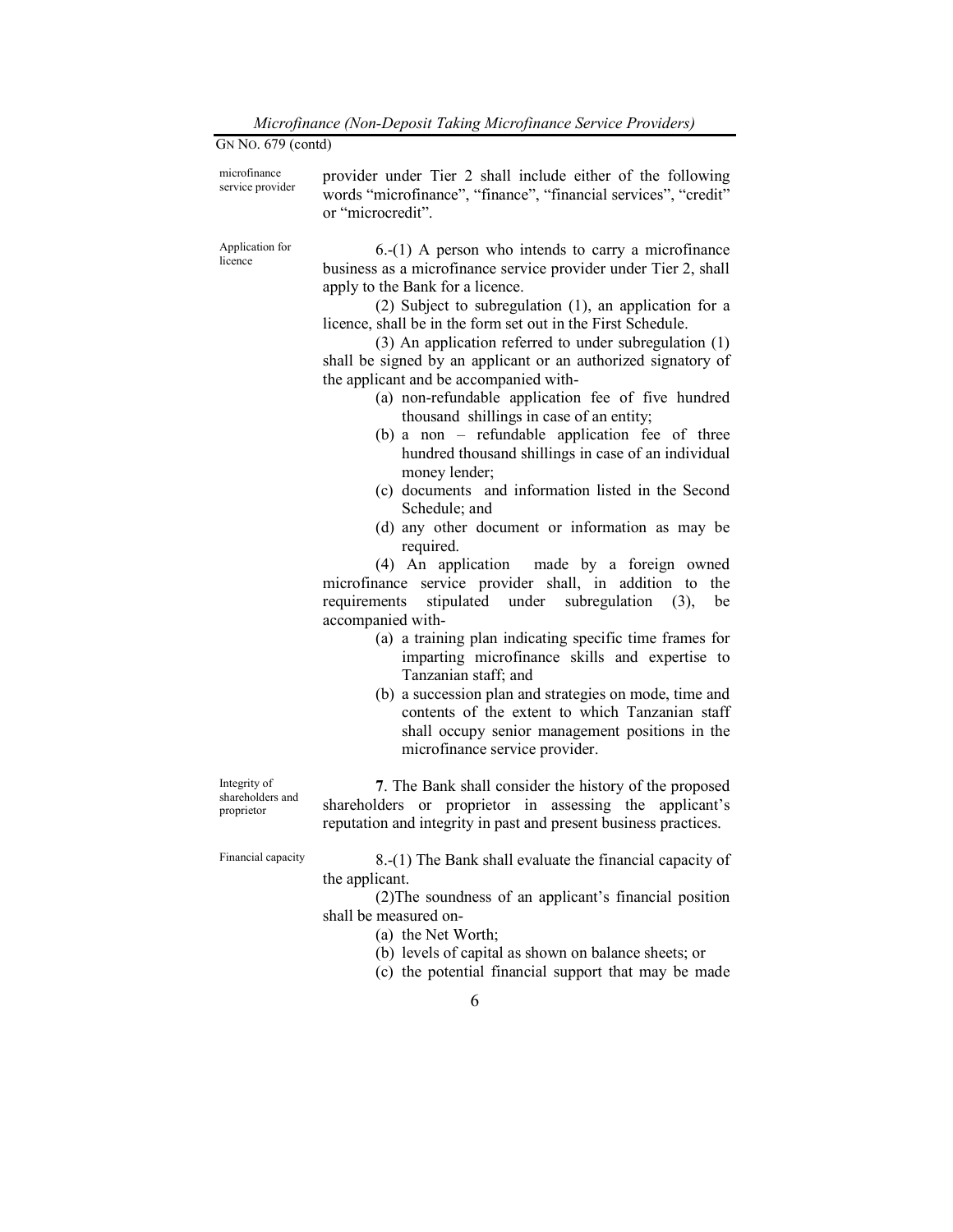available when the microfinance service provider requires capital injection.

 (3) The Bank shall establish that ownership of a microfinance service provider is not from borrowed money.

Place of business 9.-(1) Each microfinance service provider under Tier 2 shall:-

- (a) have a place of business with proper address for carrying out its microfinance business; and
- (b) prominently display its business name at the place of business.

 (2) A microfinance service provider who intends to open, relocate or close a place of business shall seek and obtain prior approval of the Bank.

 (3) A microfinance service provider which fails to comply with the requirements of this regulation commits an offence.

Character and experience

 10.-(1) The Bank shall make an assessment as to whether the proposed members of the Board of Directors and Chief Executive Officer or proprietor of proposed microfinance service providers are fit and proper in accordance with the criteria set out in the Third Schedule.

 (2) Without prejudice to sub-regulation (1), the Bank shall evaluate the proposed members of the Board of Directors and Chief Executive Officer or proprietor with respect to their experience and ability to manage microfinance business.

 (3) The Bank may interview the proposed board member, Chief Executive Officer or proprietor and enquire as to past performance, reputation and skills.

 (4) For the purpose of the assessment referred to in this regulation, the proposed board member, Chief Executive Officer and proprietor shall complete the questionnaire set out in the Fourth Schedule to these Regulations.

Determination of application

 11.-(1) The Bank shall, within sixty days after receipt of a complete application, determine the application and upon being satisfied, issue a licence.

 (2) Where the Bank receives incomplete documents for the purpose of licensing, the Bank shall, before determining the application, require the applicant to-

- (a) submit the missing or additional documents or information; and
- (b) rectify or amend anomalies related to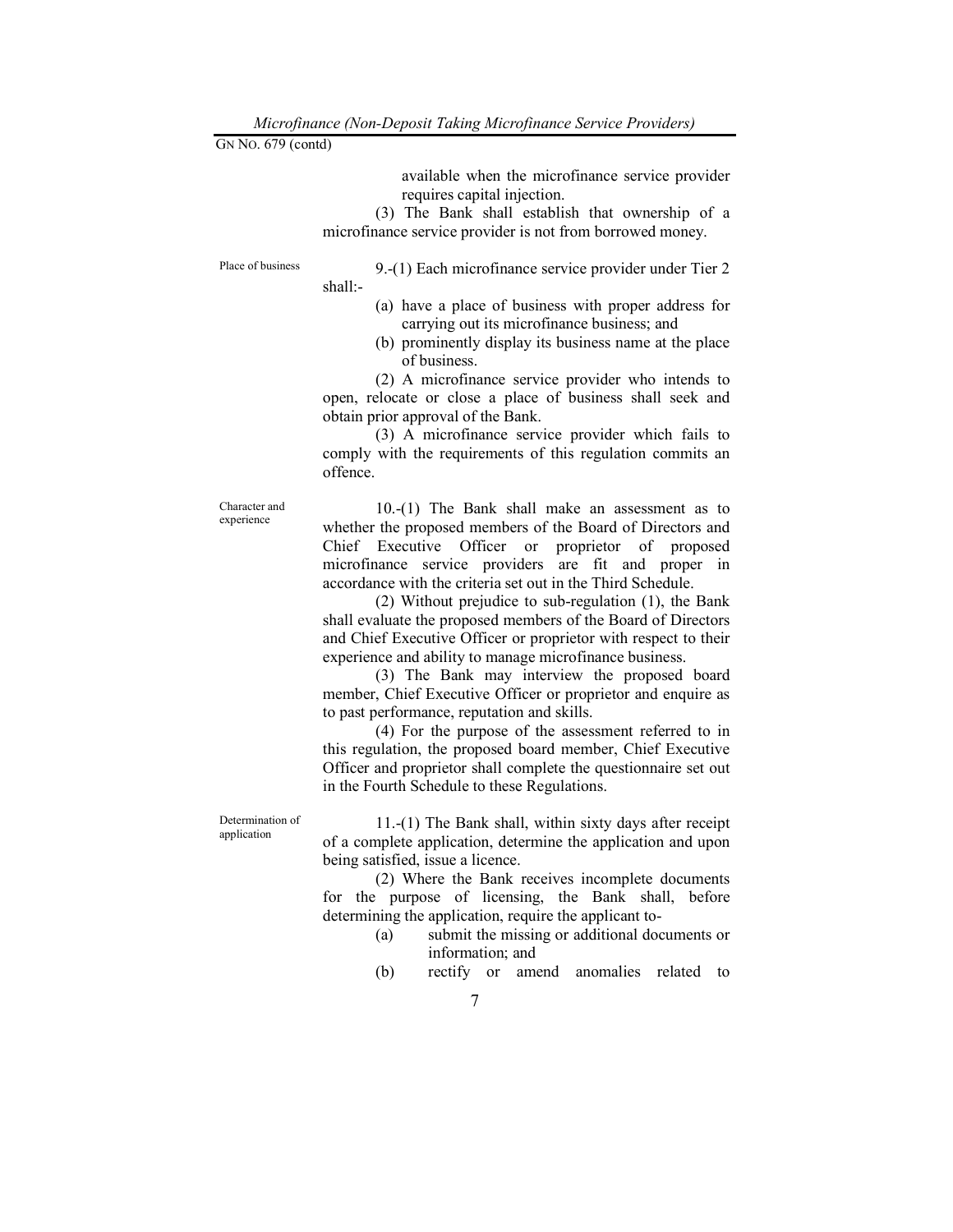licensing requirements.

 (3) Where an applicant fails to meet licensing requirements, the Bank shall reject the application.

 (4) Prior to issuing a licence, the Bank may perform an inspection of the microfinance service provider's business premises, communication facilities, accounting and internal control systems.

Transition period 12-(1) Pursuant to section 57 of the Act, a person who was operating a microfinance business before the commencement of the Act and who fails to meet the requirements for license within twelve months after the commencement of the Act shall close its business and cease to operate microfinance business.

> (2) A person who contravenes this regulation commits an offence and shall on conviction be liable to the penalty stipulated in section 16 of the Act.

License 13.-(1) Where prescribed terms and conditions for licensing are met, the Bank shall provide a microfinance service provider with a licence as provided in the Fifth Schedule to these Regulations.

> (2) A licence issued shall remain in force unless suspended or revoked in the manner provided in the Act.

> (3) A licence issued under these regulations shall expire if business is not commenced within six months from the date the licence was issued, unless the Bank extends such period in writing.

Refusal to issue license

14.-(1) The Bank may refuse to issue a licence where-

- (a) the applicant has failed to meet prescribed terms and conditions for licensing; or
- (b) the applicant has provided false or misleading information.

 (2) Where the Bank has refused to issue a licence, it shall within seven days from the date of its decision, notify the applicant in writing stating the reasons for the refusal.

 (3) An applicant whose application has been rejected may reapply, if the deficiencies that formed the basis for rejection of the initial application or subsequent review have been corrected or otherwise addressed.

Transformation to Tier 1

 15. A microfinance service provider may, upon application and attaining the required criteria prescribed in the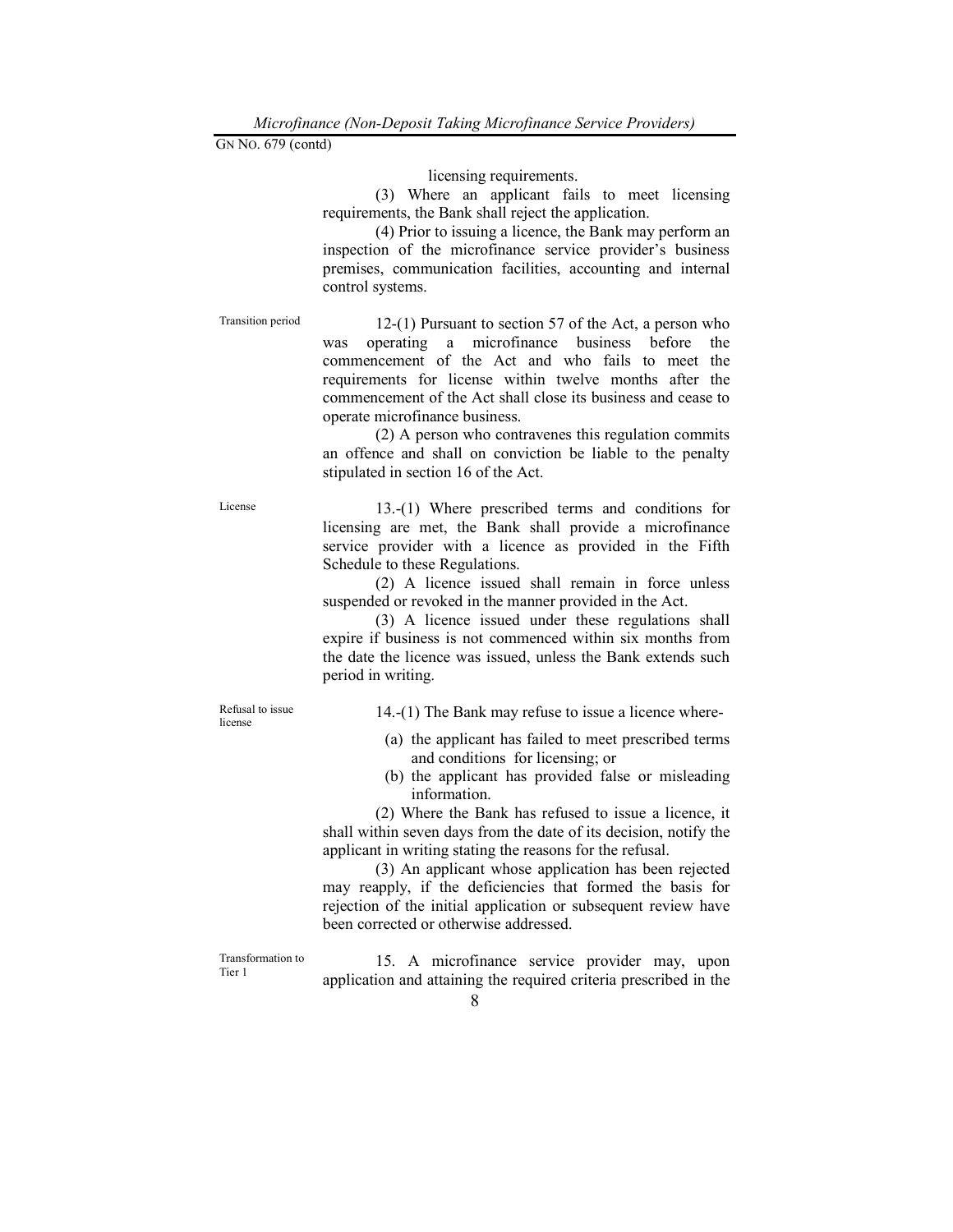| GN No. 679 (contd)                               |                                                                                                  |
|--------------------------------------------------|--------------------------------------------------------------------------------------------------|
| GN. No. 298 of<br>2014                           | Banking and Financial (Microfinance Activities) Regulations,<br>transform from Tier 2 to Tier 1. |
| Transformation<br>from another tier<br>to Tier 2 | 16. (1) A microfinance service provider that intends to<br>transform into tier 2 shall -         |
|                                                  | (a) meet the requirements stipulated under regulation<br>6:                                      |
|                                                  | (b) provide resolution of the Board or members<br>approving the transformation; and              |
|                                                  | (c) meet the minimum capital requirement prescribed<br>in these Regulations.                     |
|                                                  | (2) The Bank may also direct a Tier 2 microfinance                                               |
|                                                  | service provider to transform to Tier 1, when it is satisfied that                               |

service provider to transform to Tier 1, when it is satisfied that the microfinance service provider is sustainable and meets transformation criteria.

### PART III

## MANAGEMENT OF MICROFINANCE SERVICE PROVIDERS UNDER TIER2

Functions of board of directors or governing body

17.- (1) A microfinance service provider under Tier 2, except for individual money lenders, shall have a board of directors or governing body.

 (2) The board of directors or governing body referred to under subregulation (1) shall, in addition to other duties, be responsible for the following-

- (a) appointment of chief executive officer;
- (b) approval of business plans and strategies;
- (c) approval of policies for lending, liquidity, information preservation, human resources, and other policies as determined by the Board;
- (d) monitoring management's conduct and performance;
- (e) setting and enforcing clear lines of responsibility and accountability; and
- (f) ensuring that the microfinance service provider complies with all applicable laws and regulations.

Appointment of Tanzanians

 18. A microfinance service provider under Tier 2 shall appoint at least two Tanzanians to its Board of Directors.

Management of microfinance service provider

 19. A microfinance service provider under Tier 2, shall have a management which shall, in addition to other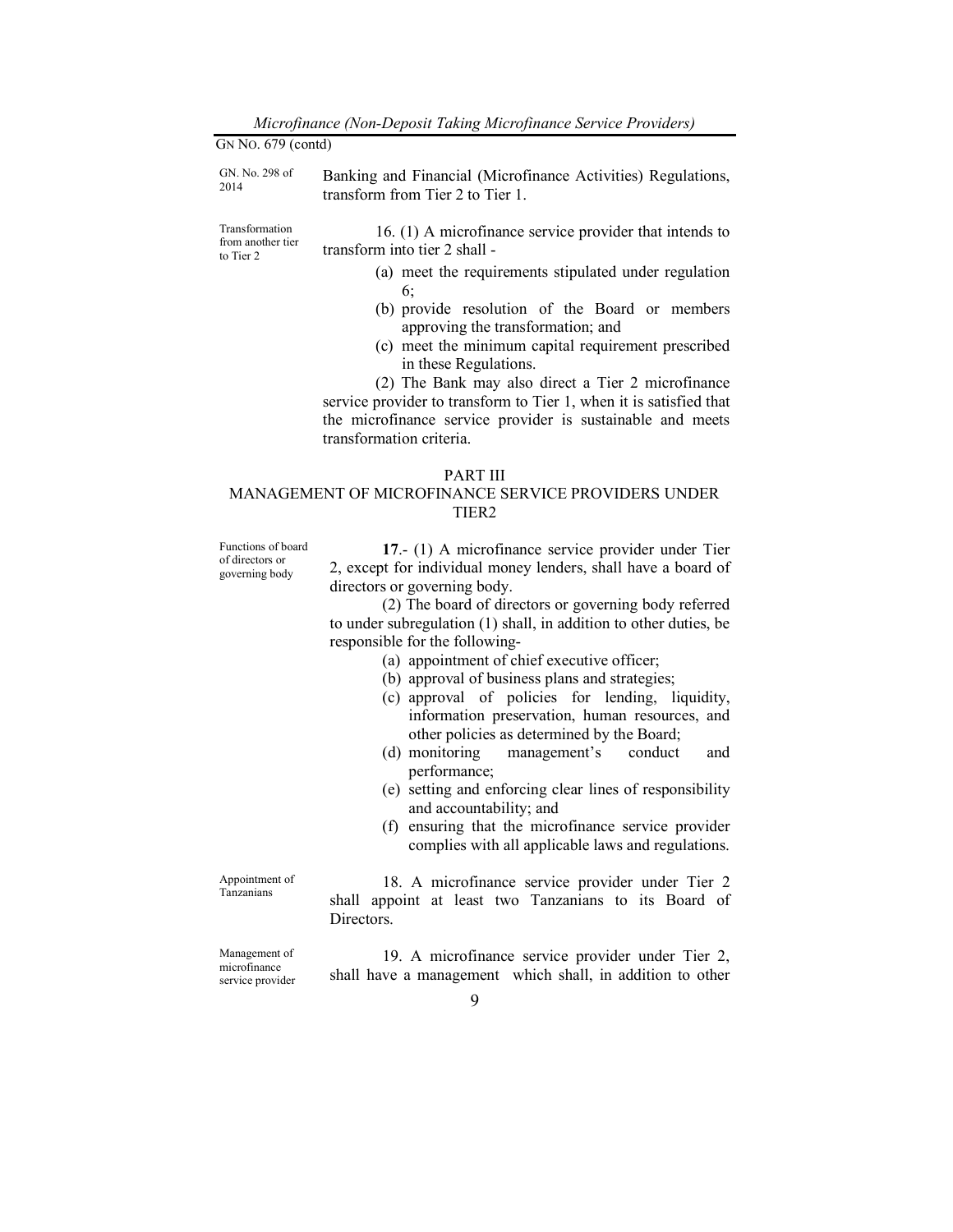duties, be responsible for the following-

- (a) implementing strategies in a manner that limits risks associated with each strategy;
- (b) ensuring that there are effective internal controls and high ethical standards;
- (c) ensuring that accountability and lines of authority are clearly delineated;
- (d) ensuring the operating and reporting systems are efficient, reliable and facilitate communication;
- (e) keeping proper financial records and timely preparing financial statements;
- (f) preparing and submitting regulatory reports timely;
- (g) implementing recommendations set forth in the external audit and internal audit reports and directives issued by the Bank; and
- (h) ensuring compliance with the Act, Regulations, policies and procedures.

 20.-(1) A microfinance service provider, shall not employ a non-Tanzanian or renew any contract of such a person unless it seeks and obtains prior approval of the Bank.

 (2) Subject to subregulation (1), the number of non-Tanzanians employed in the institution shall not exceed five at any time.

 (3) Notwithstanding subregulation (2), the Bank may, upon application by a microfinance service provider, authorize any additional person, taking into consideration the following-

- (a) availability of qualified Tanzanians for the proposed position;
- (b) complexity of the functions and roles to be undertaken;
- (c) approval granted by Tanzania Investment Centre;
- (d) emergency situation which may warrant extra person; and
- (e) the time the extra person is expected to stay in the institution and impart knowledge to Tanzanians.

Permissible activities

Employment of non-Tanzanian

> 21. A microfinance service provider may carry out any of the following activities-

> > (a) issuing microfinance loans to individuals, groups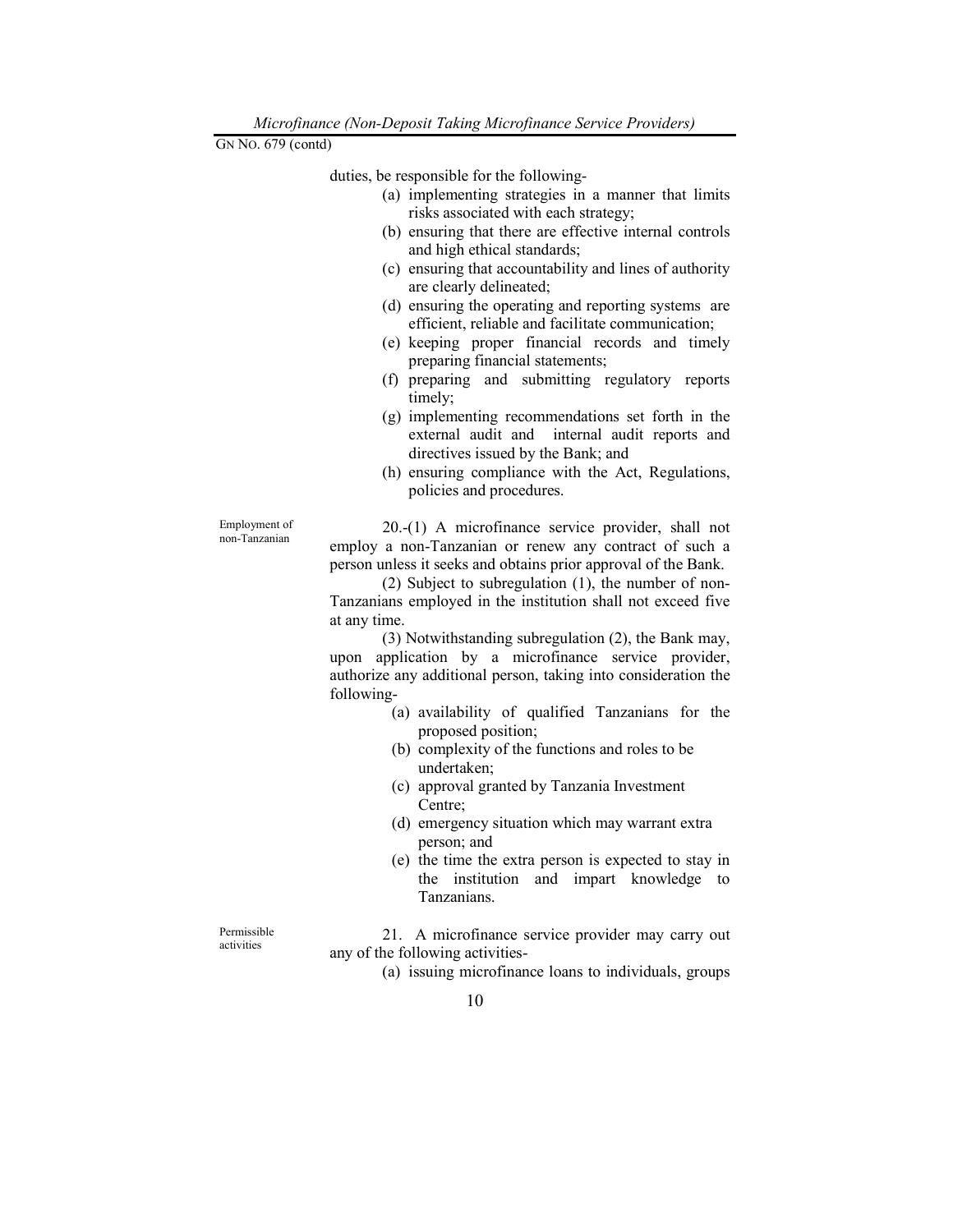of individuals, micro and small enterprises, including microfinance guarantees;

- (b) issuing housing microfinance products to individuals;
- (c) provision of loan disbursement services for the delivery of credit programme of Government, agencies, groups and individuals;
- (d) maintenance and operation of various types of accounts with banks and financial institutions in Tanzania;
- (e) operation of micro leasing facilities, micro finance related hire-purchase and arrangement of consortium lending and supervision of credit schemes;
- (f) provision of professional advice to customers regarding investments in small businesses; rendering managerial, marketing, technical and administrative advice to customers;
- (g) micro insurance as an agent of insurers;
- (h) equity investment;
- (i) agent banking; and
- (j) such other activities as may be authorized by the Bank.

Prohibited activities 22.Unless otherwise authorized by the Bank, a licensed microfinance service provider shall not engage in any of the following activities-

- (a) accepting any type of deposits from the public;
- (b) foreign exchange business;
- (c) foreign trade operations;
- (d) trust operations;
- (e) credit and debit cards;
- (f) payment orders and transfer of funds;
- (g) any business other than providing financial products and services to its members; and
- (h) such other activities as prescribed by the Bank.

Cash collateral, guarantee or compulsory savings

 23.-(1) A microfinance service provider who accepts cash collateral, cash guarantee, loan insurance guarantee or compulsory savings, shall open a separate bank account for the purpose of saving all cash received as collateral, guarantee or compulsory savings.

 (2) Subject to subregulation (1), all cash received shall not be used by microfinance service provider for lending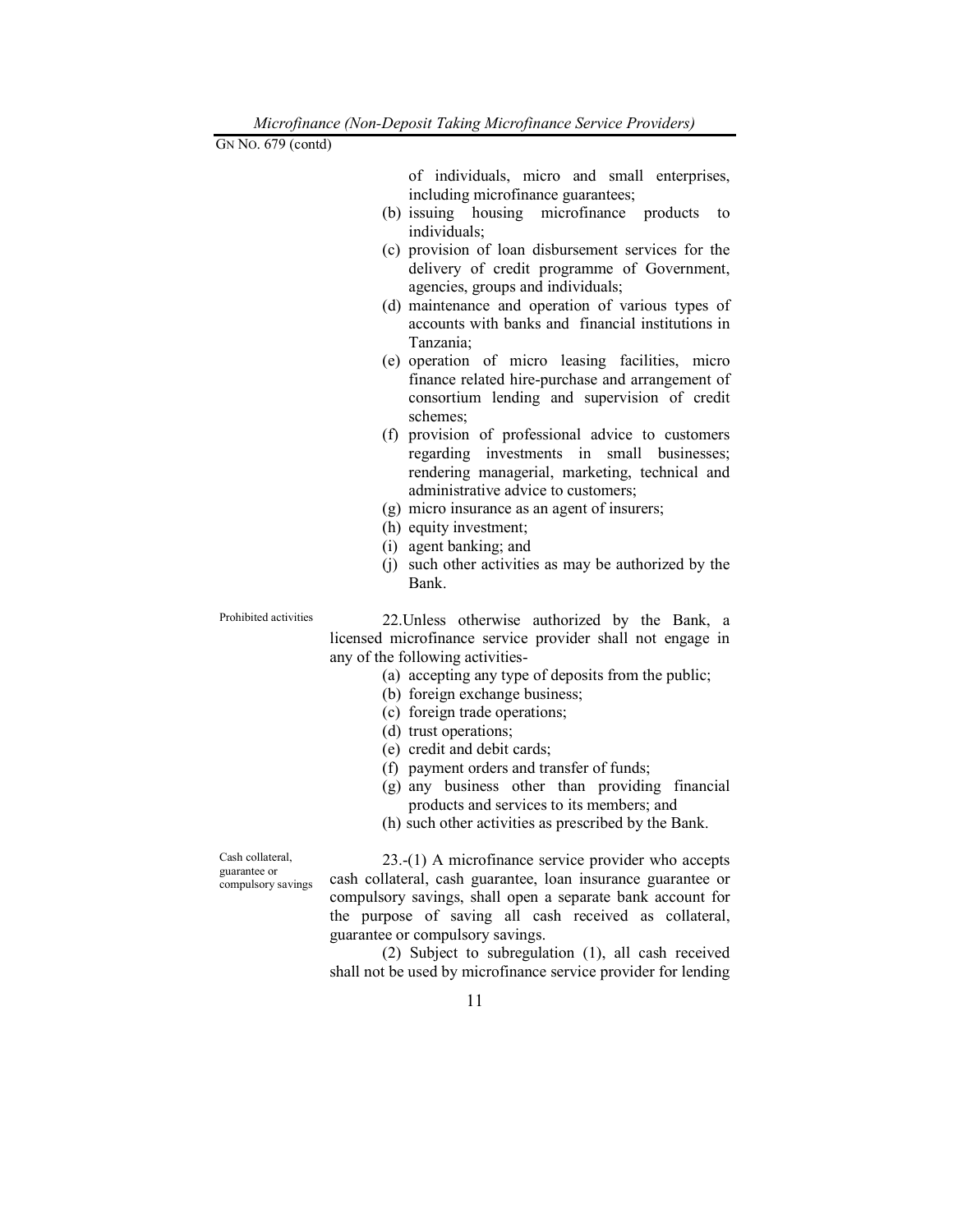or any other purpose and shall be refunded to the borrower upon fulfilment of his loan obligation.

 (3) Without prejudice to the foregoing provisions, an individual money lender shall not accept cash collateral, cash guarantee, loan insurance guarantee or compulsory savings.

Books of accounts, records and financial year

 24. - (1) A microfinance service provider shall keep proper books of accounts and other records in relation to its operations, which are sufficient to show and explain its transactions and financial position.

(2) The books of accounts and records referred to under subregulation (1) shall-

- (a) correctly explain all transactions, including all applications for loans and all loan transactions;
- (b) enable the financial position of the microfinance service provider to be determined with reasonable accuracy at any time;
- (c) allow for the timely preparation of financial statements; and
- (d) include underlying documentation which shall be kept to reflect details of-
	- (i) all sums of money received and expended and the matters in respect of which such receipts and expenditures took place;
	- (ii) all sales and purchases and other transactions; and
	- (iii) the assets and liabilities of the microfinance service provider.

 (3) A financial year of a microfinance service provider shall commence on 1st January and end on 31st December of each year.

 25. Every microfinance service provider shall, in each financial year, prepare accounts and within four months from the end of financial year submit to the Bank, copies of annual audited accounts and audit report.

 26.-(1) Subject to section 42 of the Act, every microfinance service provider shall display in its place of business a copy of its current audited financial statements.

 (2) The audited financial statements referred to under subregulation (1) shall-

Preparation and submission of accounts

Disclosure of accounts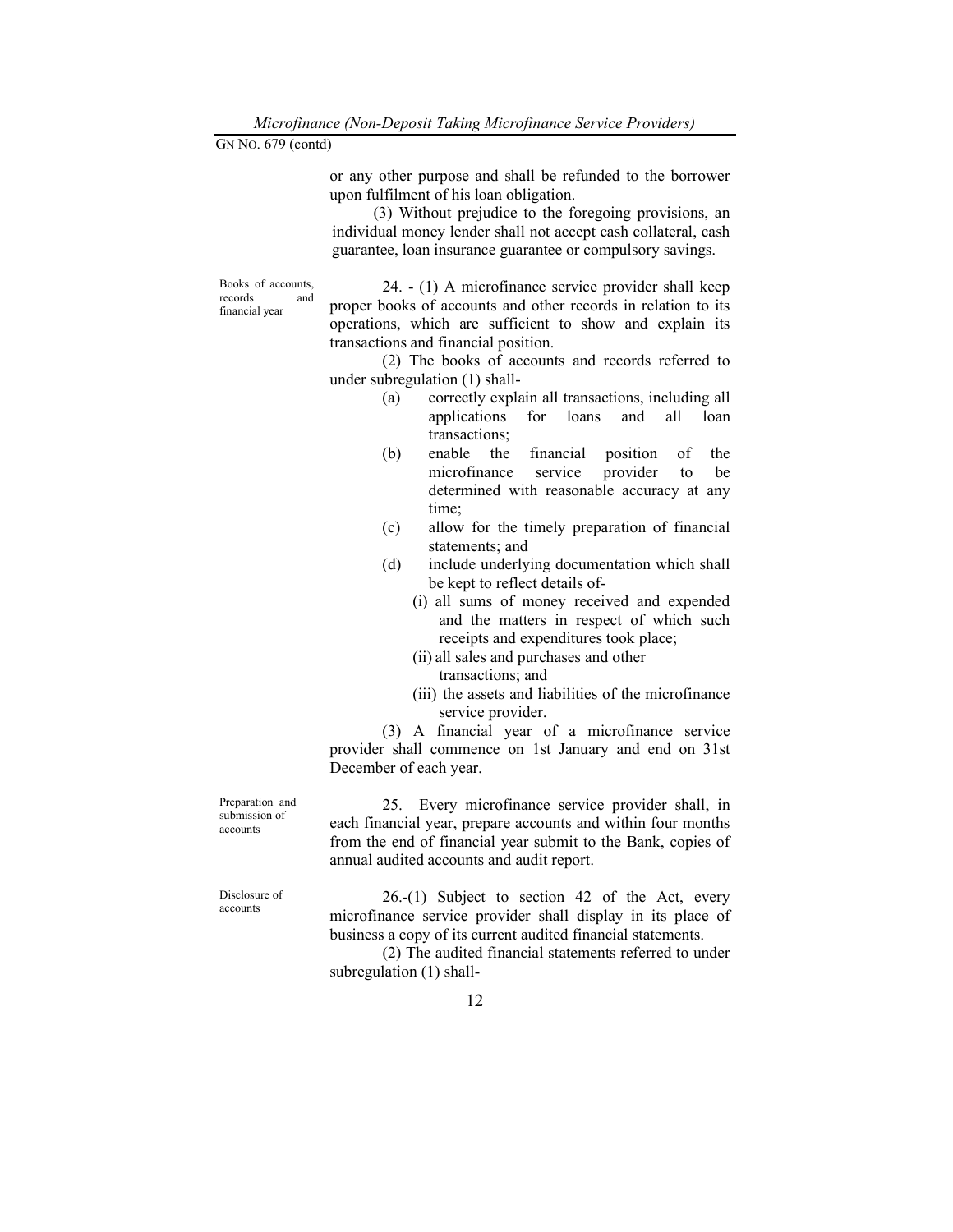- (a) include balance sheet, income statements, cash flow statements and statement of changes in equity;
- (b) be displayed in conspicuous position in a public part of its principal place of business and in its branches and outlets; and
- (c) be displayed throughout the year.

Internal auditor 27. - (1) A microfinance service provider shall appoint an internal auditor to evaluate the adequacy and effectiveness of internal controls, risk management and governance processes.

> (2) The internal auditor appointed under subregulation (1) shall, at a minimum, hold a diploma in accountancy or its equivalent and at least one year experience in the relevant field.

> (3) The internal auditor shall report to the board of directors or the proprietor.

> (4) The reports of the internal auditor shall contain audit findings, recommendations and responses of management.

- (5) The duties of the internal auditor shall include -
- (a) verification of cash without prior notification;
- (b) bank account reconciliation;
- (c) reconciliations between the general ledger balances and the subsidiary ledger balances;
- (d) checking loan files for compliance;
- (e) verification of the microfinance service provider assets and investments;
- (f) checking the adequacy of provision for loan losses;
- (g) checking for compliance with policies and procedures;
- (h) checking for compliance with the Act and other relevant legislation;
- (i) assessing regularity and completeness of minutes and management reports to the board of directors and other committees;
- (j) assessing the adequacy of management information system;
- (k) assessing the accuracy and reliability of the accounting records and financial reports;
- (l) determining that reports and information submitted to the Bank are accurate and timely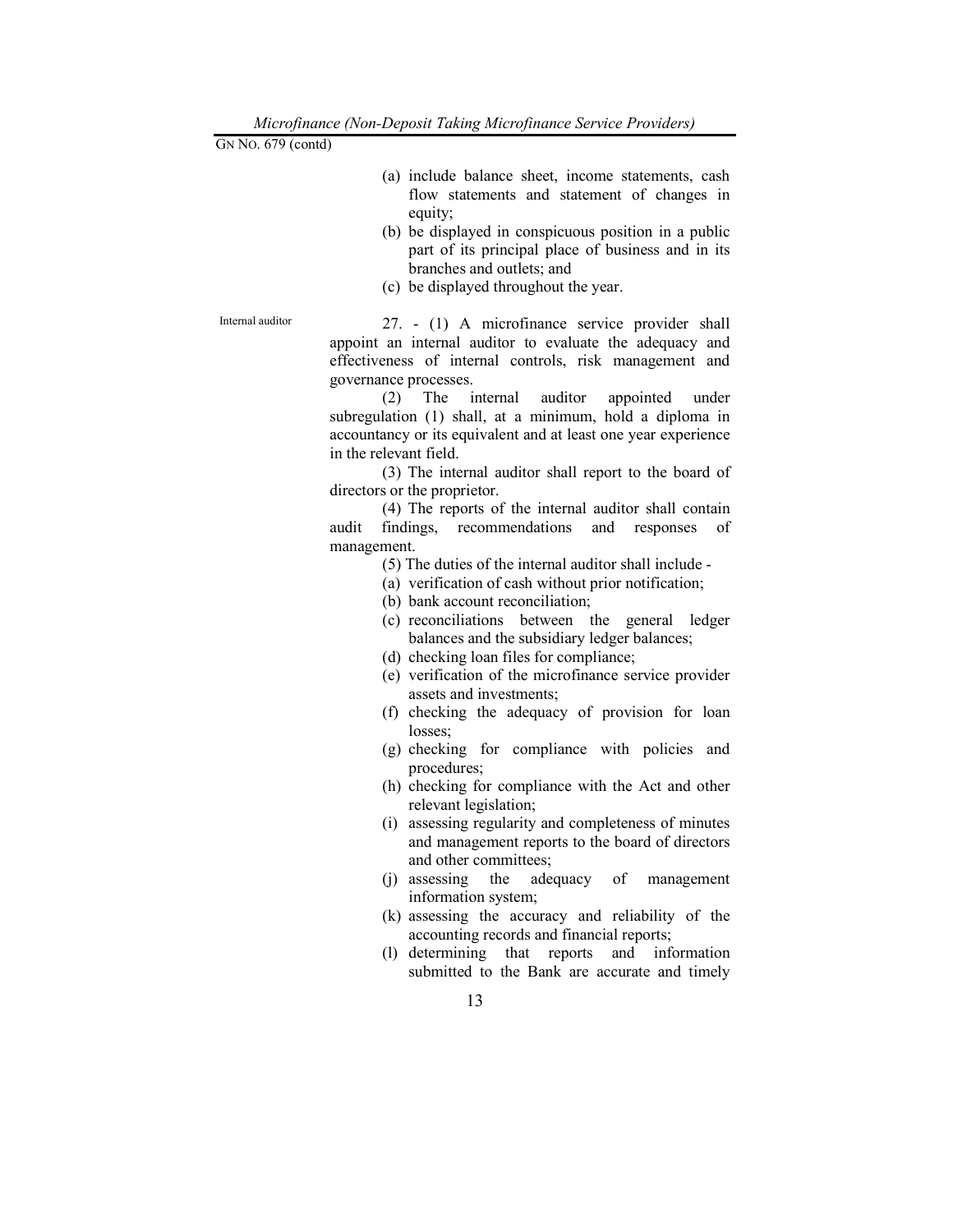provided;

- (m) determining whether accounting procedures and controls are adequate;
- (n) verifying implementation and maintenance of the appropriate internal controls by the management;
- (o) ensuring that all internal and external audit findings and recommendations are implemented;
- (p) preparing annual audit plan; and
- (q) assessing the efficiency of the usage of resources.

Outsourcing internal auditor 28. A microfinance service provider may outsource internal audit function from a registered audit firm provided that, the audit firm performs internal audit functions in accordance with these Regulations.

External auditor 29.-(1) The accounts of a microfinance service provider shall be audited at least once in a year by a competent and registered auditor appointed by a microfinance service provider.

> (2) A microfinance service provider shall not remain without an external auditor for more than ninety days from the date the position falls vacant.

> (3) Without prejudice to subregulation (1), an external auditor shall not perform the external audit of a microfinance service provider if such auditor-

- (a) is related to officers or employees of the microfinance service provider; or
- (b) is a shareholder, member, partner or director of the microfinance service provider.

Access to employees by external auditor

Reporting of irregularities

 30. External auditors may have access to any present or former microfinance service provider's officer or employee to obtain information necessary for the purpose of the particular auditing.

 31. The external auditor shall immediately report to the Bank if, during the course of the audit, he becomes aware of:-

- (a) any serious breach of or non-compliance of the provisions of the Act, Anti Money Laundering Act, or these Regulations;
- (b) any criminal offence involving fraud or other dishonesty committed by microfinance service provider or its management or employees; and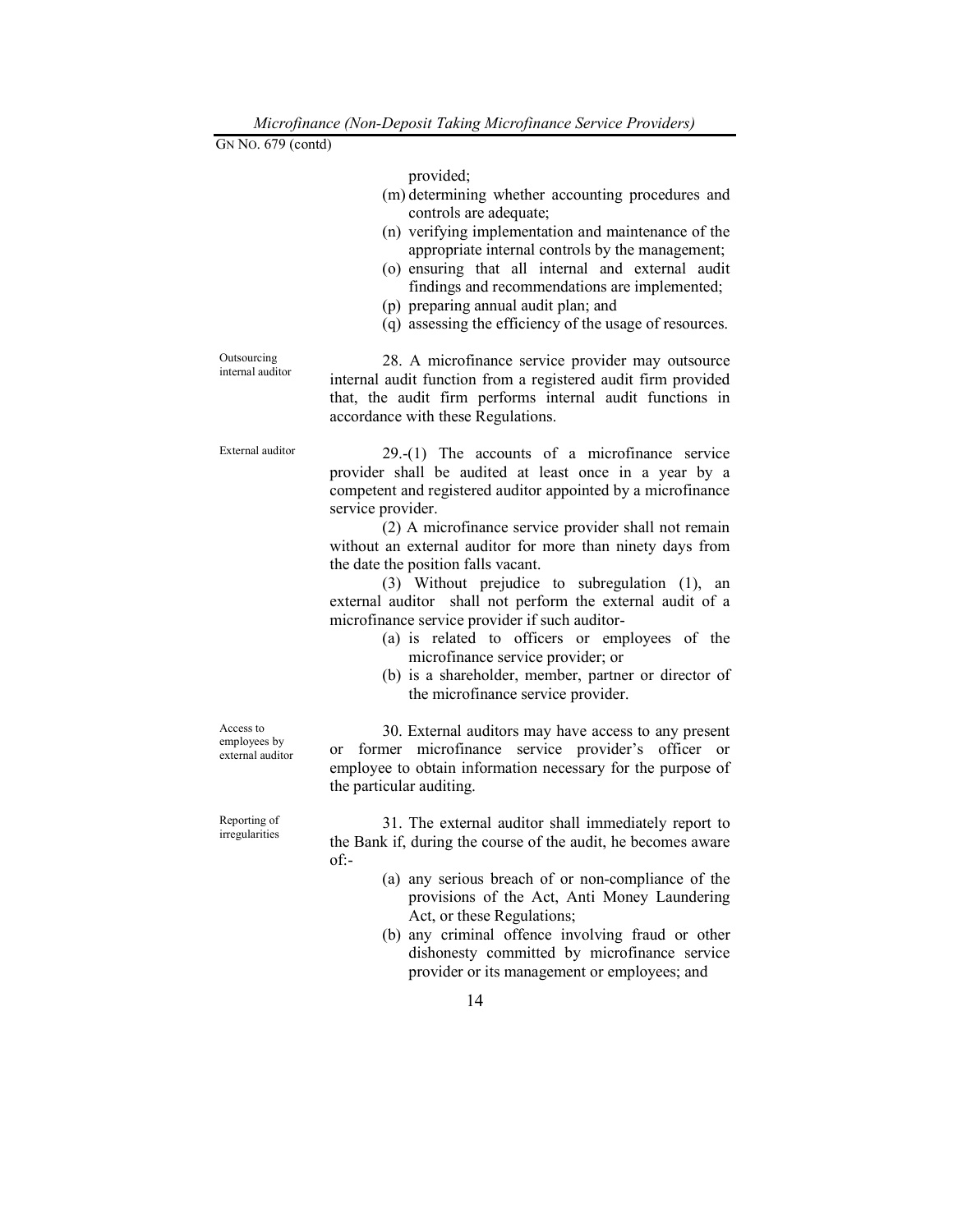|  |                   | (c) any losses incurred which has caused the |  |  |
|--|-------------------|----------------------------------------------|--|--|
|  |                   | microfinance service providers to be         |  |  |
|  | undercapitalized. |                                              |  |  |

 32.-(1) Upon completion of the audit, the external auditor shall meet with the board of directors or proprietor of microfinance service provider to present the audit report and discuss financial conditions of the microfinance service provider and actions that need to be taken to improve operations of the microfinance service provider.

 (2) The internal auditor shall follow up on all audit findings and recommendations to ensure that corrections are made within sufficient period from receipt of the report.

Change of external auditor

Presentation of audit report

> 33. A microfinance service provider shall not, in the course of performance of the audit work, change its external auditor except with the prior written approval of the Bank.

Rotation of external auditor

 34.-(1) An external auditor shall not audit the same microfinance service provider for more than three consecutive years.

 (2) Subject to subregulation (1), an external auditor may resume the role as external auditor with the same microfinance service provider after a lapse of two years from the last audit engagement.

Submission of credit information

GN. No. 416 of 2012

 35.-(1) A microfinance service provider shall, having ascertained the proper identities of borrowers, report to the Credit Reference Bureaux detailed information about all credit facilities extended to each borrower, in the format as the Bank may prescribe.

 (2) A microfinance service provider shall submit credit information to the Credit Reference Bureaux on monthly basis for all existing and new credit facilities granted to customers.

 (3) A microfinance service provider shall access and use credit information through the Credit Reference Bureaux in a manner as prescribed in the Bank of Tanzania (Credit Reference Bureau) Regulations.

 (4) A microfinance service provider shall undertake to provide complete, accurate and timely credit information.

 (5) Without prejudice to the requirements of this regulation, a microfinance service provider shall comply with the requirements of Bank of Tanzania (Credit Reference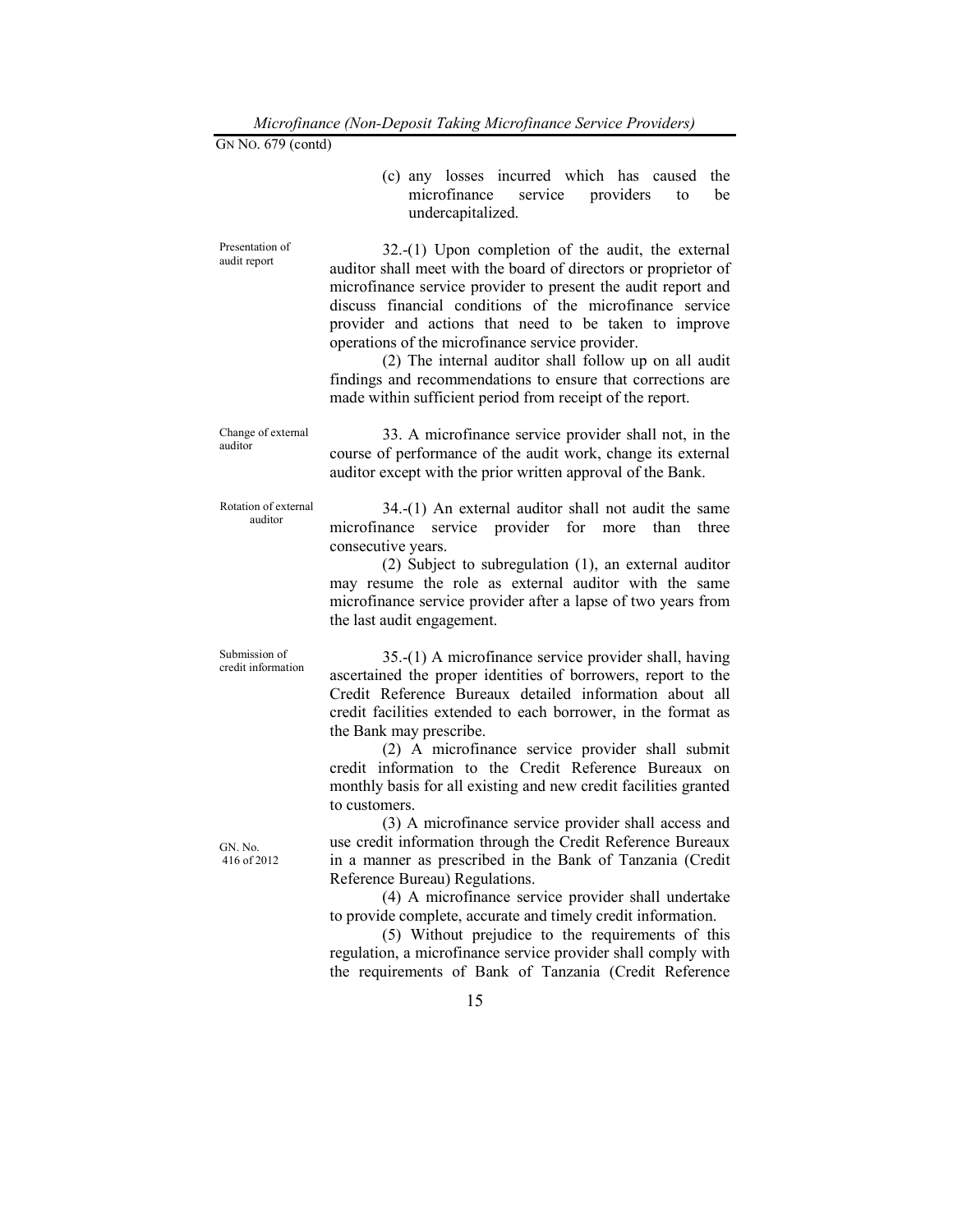Bureau) Regulations.

 (6) For the purpose of this regulation, "credit information" includes any information about a person's specific identification, full name, date of birth, place of residence, previous places of residence, marital status, spouse's name, place of employment, previous places of employment, paying habits, outstanding debt obligations, assets and inquiries made of credit history or information relating to a legal entity or business that would identify the legal entity or business information on incorporation, tax, directors, governance, outstanding debt obligations, assets, inquiries made on credit history and other business details.

Consent to share credit information 36. A microfinance service provider shall ensure that all borrowers execute a written consent to allow such a microfinance service provider to obtain from, exchange with or disclose all credit information relating to the borrowers to lenders or Credit Reference Bureaux.

# PART IV LENDING OPERATIONS

Lending policy 37.-(1) Every microfinance service provider shall formulate a lending policy consistent with the Act and these Regulations.

 (2) The policy referred to under subregulation (1) shall at a minimum include the following:

- (a) lending procedures and documentation;
- (b) eligibility requirements for a loan;
- (c) types of loans and acceptable collateral;
- (d) loan limits including maximum loan limit per borrower and per product ;
- (e) loan terms and conditions such as interest rates, fees and charges and frequency of payments;
- (f) loan approval process;
- (g) loan limits as compared to collateral value;
- (h) determination of the borrower's ability to repay the loan;
- (i) terms and conditions for loans to officers and employees of microfinance service provider;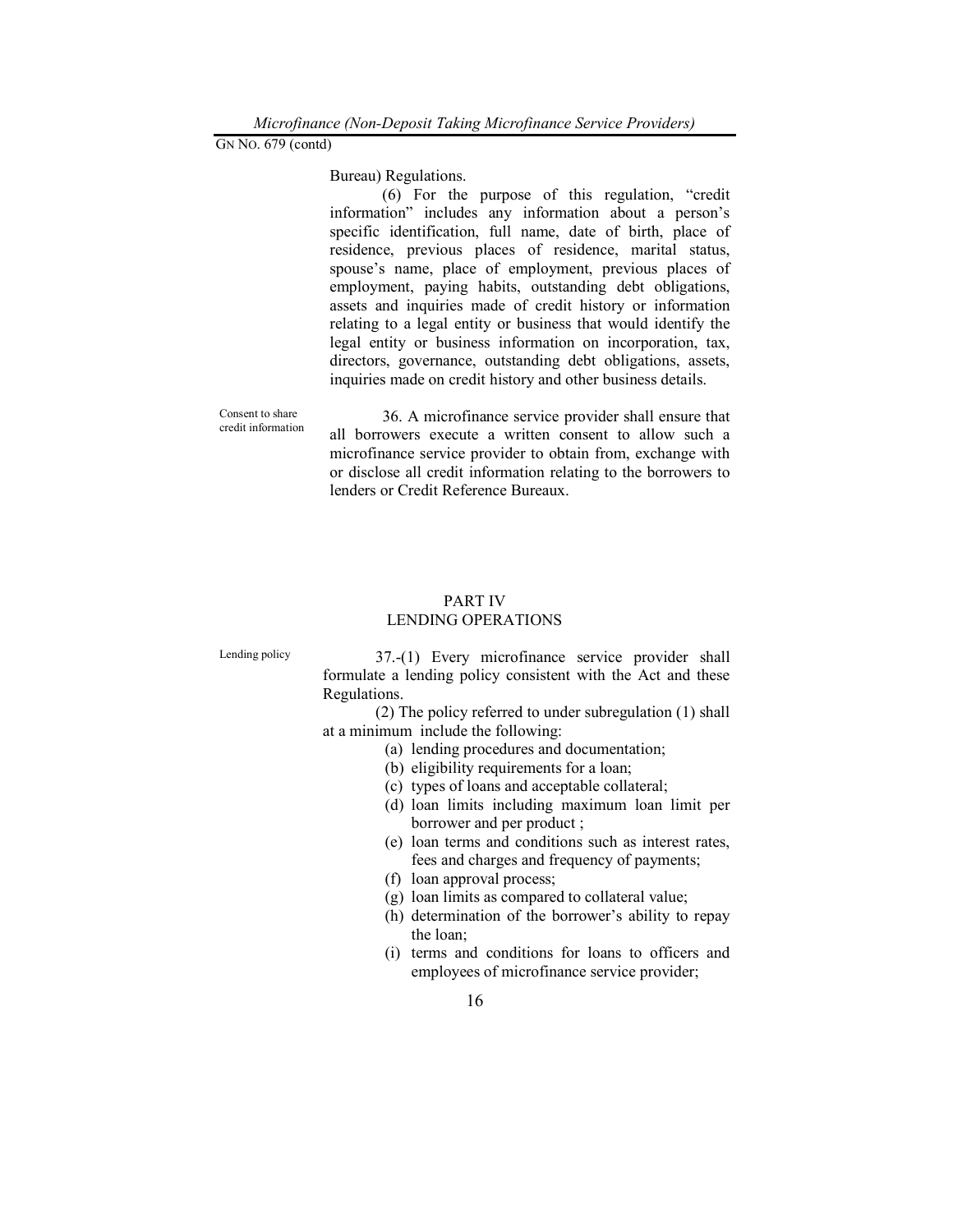- (j) loan guarantee requirements;
- (k) monitoring and evaluation of credit quality;
- (l) the grace period, if applicable;
- (m) loan recovery and follow-up procedures;
- (n) the criteria and procedure for restructuring of loans;
- (o) loan processing time upon submission of a complete loan application;
- (p) the criteria and procedure for approval and authorization required for writing off bad loans; and
- (q) relevant forms used for loan application.

 (3) The policy referred to under sub-regulation (1), shall be reviewed at least once in every three years.

Loan application 38.-(1) Every application for a loan shall be made on a standard form prescribed by a particular microfinance service provider and shall state at a minimum the following-

- (a) full name;
- (b) date of birth or date of registration;
- (c) place of residence or place of business;
- (d) occupation or type of business;
- (e) the loan purpose;
- (f) economic sector;
- (g) the loan amount requested;
- (h) the collateral offered;
- (i) marital status;
- (j) number of dependents;
- (k) place of employment;
- (l) current income;
- (m) expenses and assets;
- (n) other loans outstanding; and
- (o) such other information as may be required.

 (2) Without prejudice to subregulation (1), the loan application form shall contain a requirement that the applicant shall provide consent and declaration that his credit information may be shared in accordance with the requirements of the Act and these regulations.

Loan agreement 39.-(1) A microfinance service provider shall consider a loan application in accordance with its lending policy and shall, if satisfied that a borrower meets loan conditions and has the capacity to repay the loan, enter into a loan agreement with the borrower.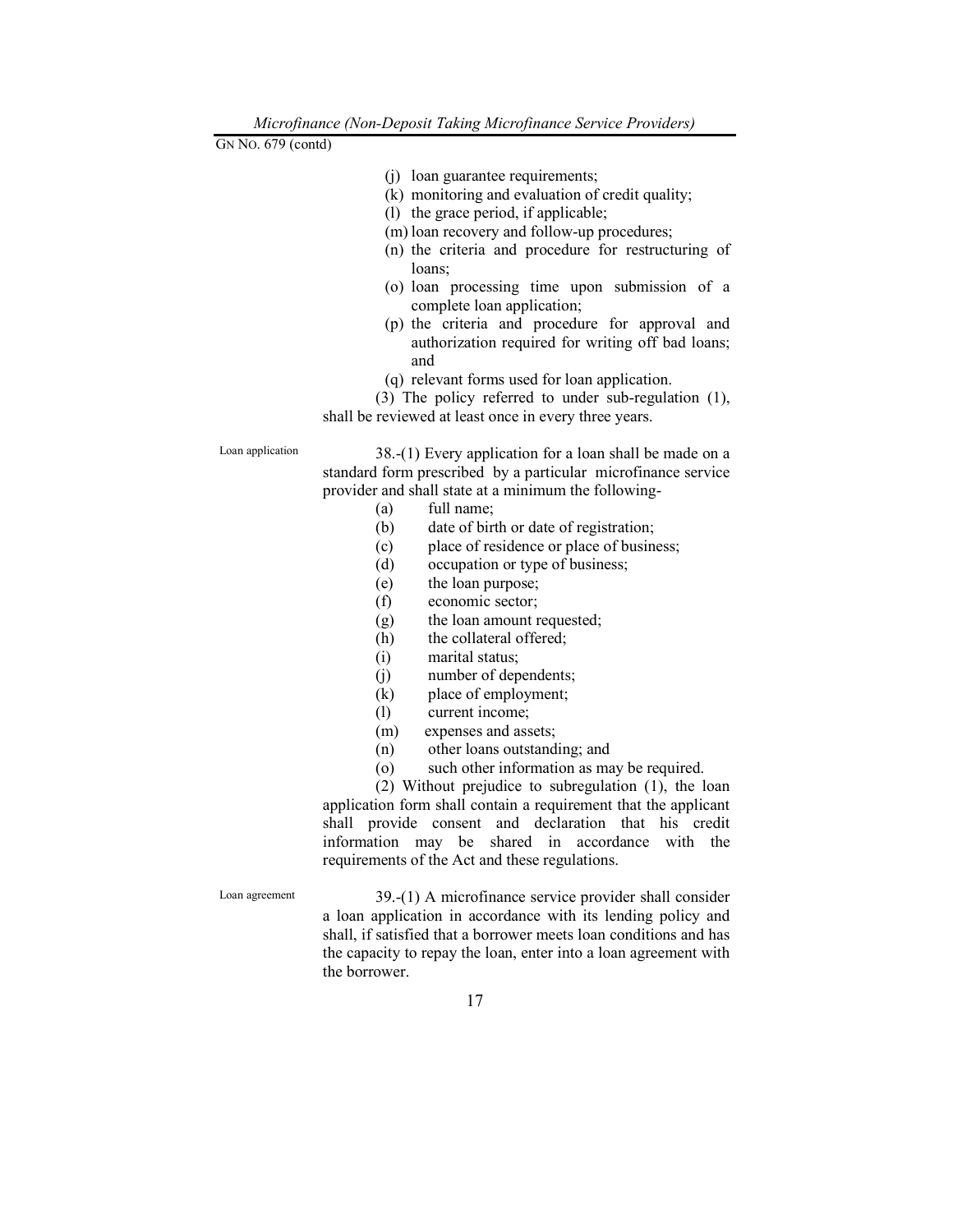(2) The loan agreement referred to under subregulation (1) shall at a minimum contain the following-

- (a) loan amount;
- (b) nominal or stated annual interest rate;
- (c) all other fees charged;
- (d) effective annual interest rate that includes all fees charged;
- (e) loan repayment schedule that includes the number of installments, total amount of each installment indicating principal, interest and fees components separately, and due date of each payment;
- (f) sum of all payments until the loan is fully paid;
- (g) interest rate computation method;
- (h) late payment penalty;
- (i) debt recovery fee, charges or expenses;
- (j) notice of security interest for collateral used to secure the loan;
- (k) signatures of both the borrower and the microfinance service provider; and
- (l) any other relevant disclosure as may be directed by the Bank.

Communicating reasons for loan refusal

 40. Where a loan application is denied, a microfinance service provider shall within seven days communicate to the applicant the reasons for denial.

Loan collateral 41.-(1) A microfinance service provider may obtain collateral for securing a loan.

> (2) A microfinance service provider shall maintain an up to date register of all collaterals held for securing loans.

> (3) A microfinance service provider shall not dispose of any mortgaged property, unless sixty days have passed since a written demand notice was issued to the borrower requiring him or her to pay any outstanding loan.

> (4) For a collateral other than mortgaged property, a microfinance service provider shall not dispose such collateral, unless a sufficient notice is given as provided for in the loan agreement to the borrower requiring him or her to pay any outstanding loan.

> (5) A microfinance service provider may dispose of the collateral given by the borrower by way of public auction or private treaty.

> (6) Before sale of a collateral, a microfinance service provider shall appoint a registered independent valuer to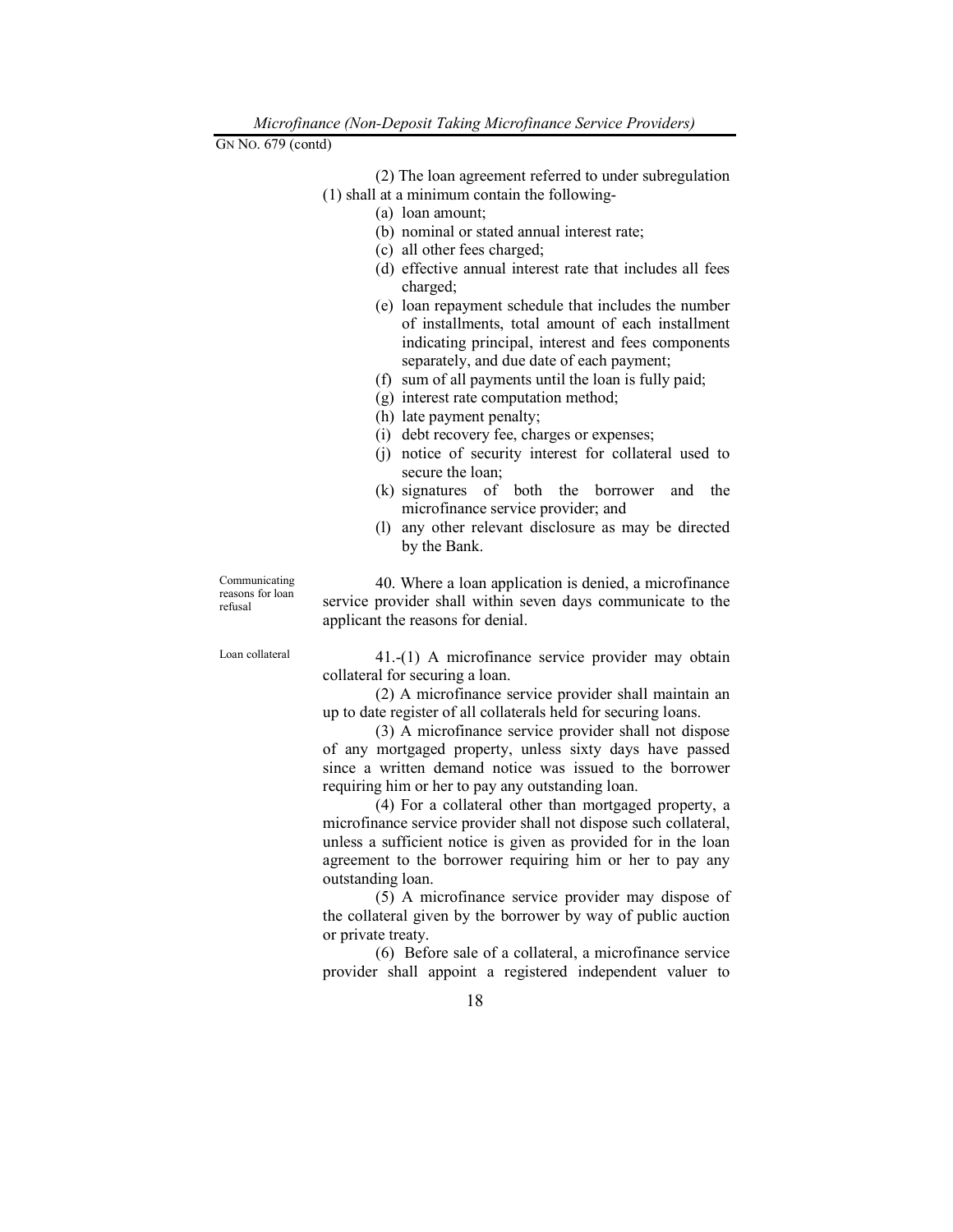undertake valuation of the property to determine a forced sale value and market value of the collateral.

 (7) Subject to subregulation (6), a microfinance service provider shall not sell the collateral at less than the forced sale value in the initial two auctions unless such collateral does not sell in the first two auctions at a value higher than the forced value.

 (8) The proceeds from the sale of collateral shall be applied as follows-

- (a) to the payment of all monies outstanding on the loan;
- (b) to the recovery of costs and expenses properly incurred and incidental to the sale;
- (c) the balance, if any, shall be paid to the borrower.

Loan repayment 42.-(1) For all payments received from a borrower, a microfinance service provider shall credit a borrower's account with the amount received on the date payment was made.

> (2) The repayment amount referred to in subregulation (1) shall first be allocated to any due interest charges on the loan, then to the outstanding fees and charges on the loan and lastly to settle any due principal payment.

> (3) A borrower has the right, without advance notice and without being penalized by a microfinance service provider, to repay a loan prior to its maturity either in whole or in part to reduce outstanding principal amount owed, interest charges and fees owed.

> (4) Subject to subregulation (3), where the loan is paid in full prior to its maturity, the borrower shall not be required to pay interest for the remaining period to maturity.

Loan restructuring 43. Subject to its lending policy, a microfinance service provider may restructure a loan in terms of instalment amount or payment period for a borrower facing cash flow problems or financial distress.

Past due loans 44.-(1) A loan with specific repayment date shall be considered as past due in its entirety if any of its contractual obligation for payment has become due and unpaid.

 (2) Loans which are payable in installments shall be considered past due in their entirety if any of the installments has become due and unpaid for one day or more.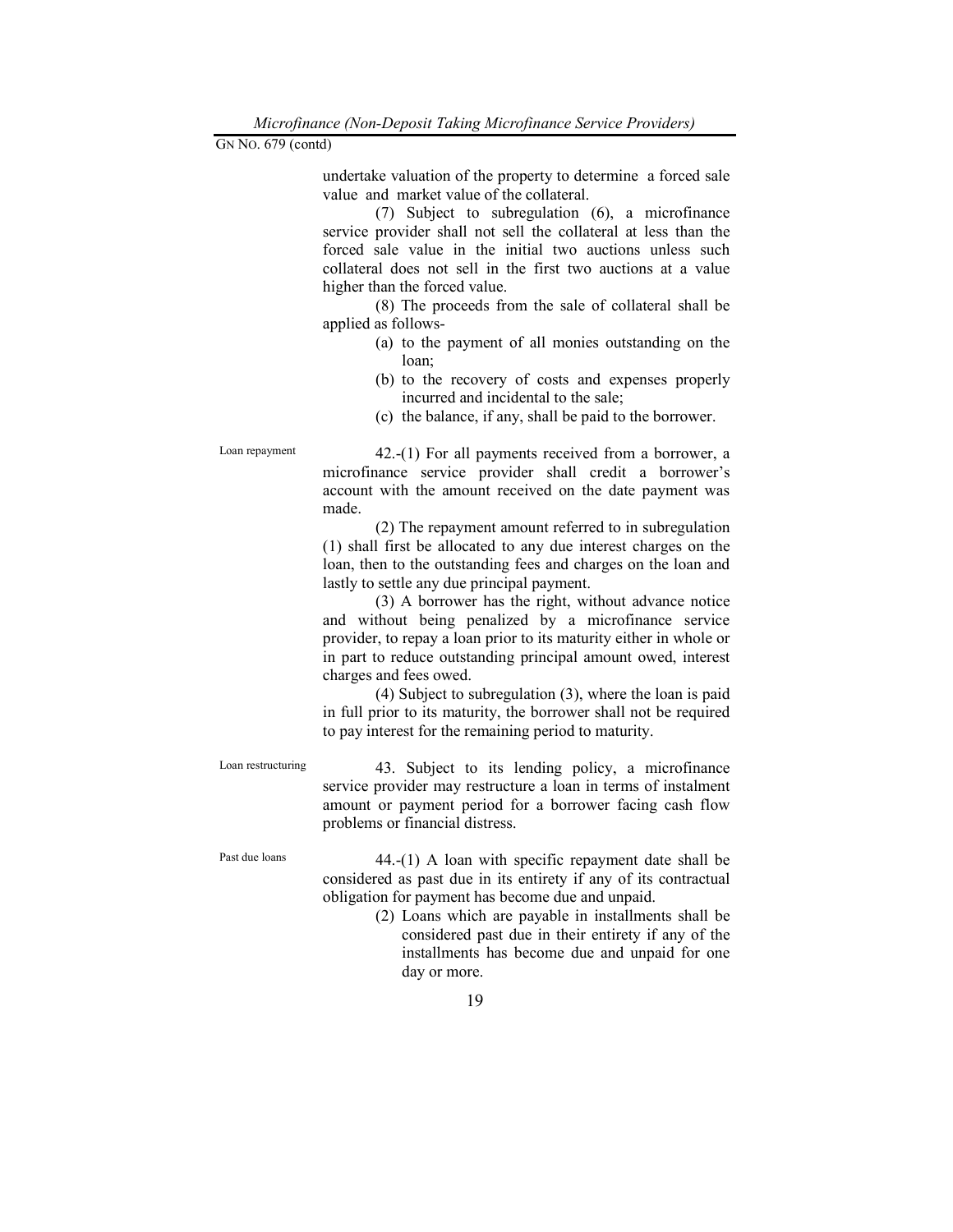(3) A group loan shall be considered as past due inits entirety where any of the members of the group defaults and the amount due is not covered by the other members of the group.

Classification and provision for loans

 45.-(1) A microfinance service provider shall classify loans based on days past due as follows-

| Number of days past due | Classification              |  |
|-------------------------|-----------------------------|--|
| $0$ to 5 days           | Current                     |  |
| 6 to 30 days            | <b>Especially Mentioned</b> |  |
| $31$ to 60 days         | Substandard                 |  |
| $61$ to 90 days         | Doubtful                    |  |
| More than 90 days       | Loss                        |  |

 (2) The minimum provision rates for loans shall be based on the following schedule-

| Classification              | Provision           |  |
|-----------------------------|---------------------|--|
| Current                     | One percent         |  |
| <b>Especially Mentioned</b> | Five percent        |  |
| Substandard                 | Twenty five percent |  |
| Doubtful                    | Fifty percent       |  |
| <b>OSS</b>                  | One hundred percent |  |

 (3) A microfinance service provider shall classify housing microfinance loans based on days past due as follows-

| Number of days past due | Classification |
|-------------------------|----------------|
| 91 to 180 days          | Substandard    |
| 180 to 360 days         | Doubtful       |
| 361 and more            | Loss           |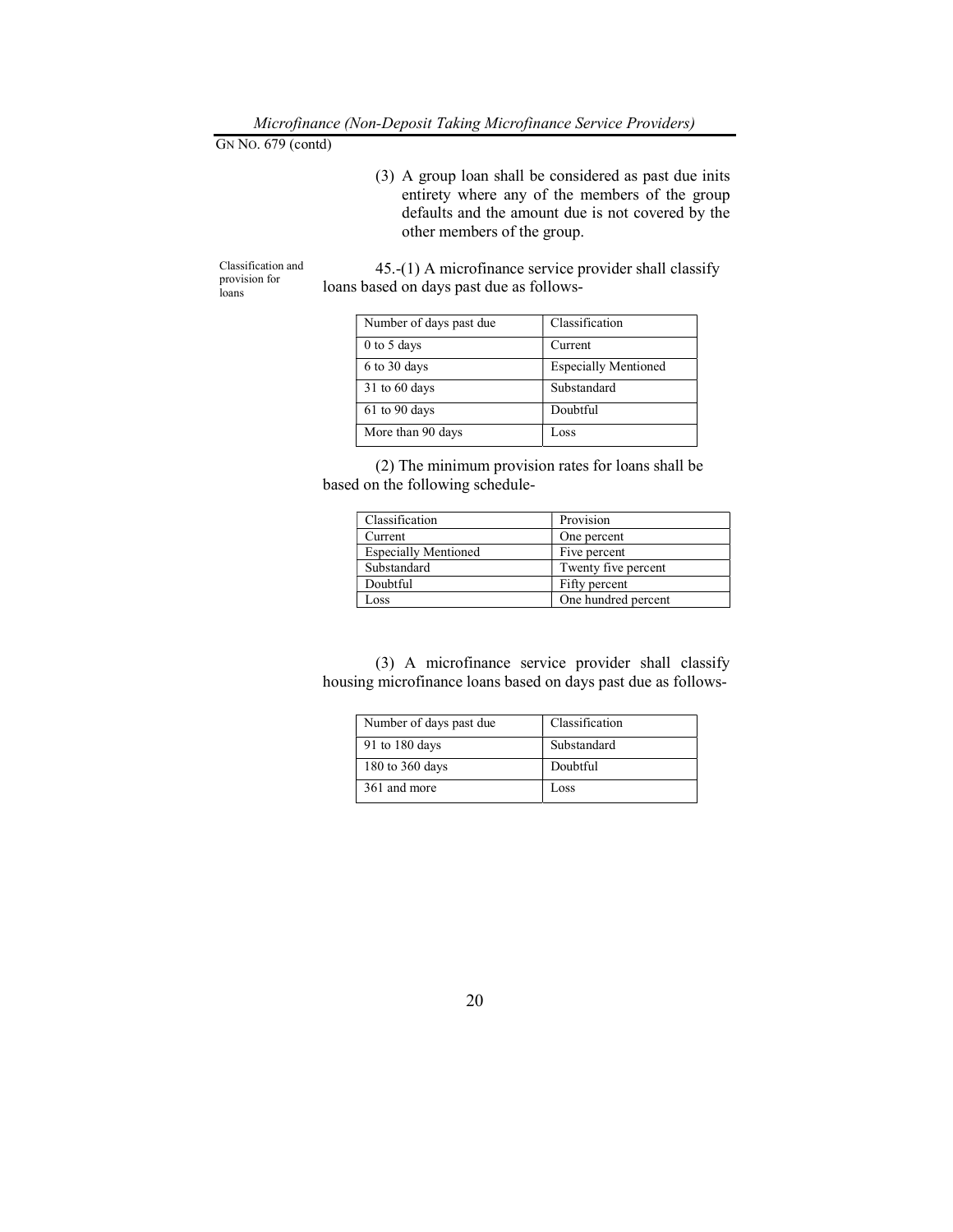Microfinance (Non-Deposit Taking Microfinance Service Providers)

GN NO. 679 (contd)

 (4) The minimum provision rates for housing microfinance loans shall be based on the following schedule-

| Classification | Provision           |  |
|----------------|---------------------|--|
| Substandard    | Twenty five percent |  |
| Doubtful       | Fifty percent       |  |
| $.0$ SS        | One hundred percent |  |

 (5) The entire loan balance shall be considered in arrears where the missed payment is for interest only.

### PART V SUPERVISION OF MICROFINANCE SERVICE PROVIDERS

Minimum capital 46.-(1) A microfinance service provider under Tier 2 shall commence operations with and maintain at all times a minimum capital of twenty million shillings or such higher amount as the Bank may prescribe.

> (2) Without prejudice to subregulation (1), the Bank may require higher minimum capital for a microfinance service provider where in the opinion of the Bank, the microfinance service provider-

- (a) is likely to incur losses resulting in a capital deficiency;
- (b) has significant exposure to risk;
- (c) has a high or particularly severe volume of poor quality assets; or
- (d) is growing rapidly without adequate capitalization and risk management.

 (5) Where a microfinance service provider fails to meet minimum capital requirements as provided under subregulation (1), such microfinance service provider shall, within thirty days of the shortfall, submit to the Bank a capital restoration plan.

 (6)The capital restoration plan provided under subregulation (5) shall at a minimum state the following-

- (a) a time bound schedule of actions to be taken by management to increase the capital back to the minimum requirement;
- (b) the level of capital to be achieved at the end of each quarter; and
- (c) any other information as the Bank may require.

 (7)Where any microfinance service provider fails to meet minimum capital requirement and has failed to submit or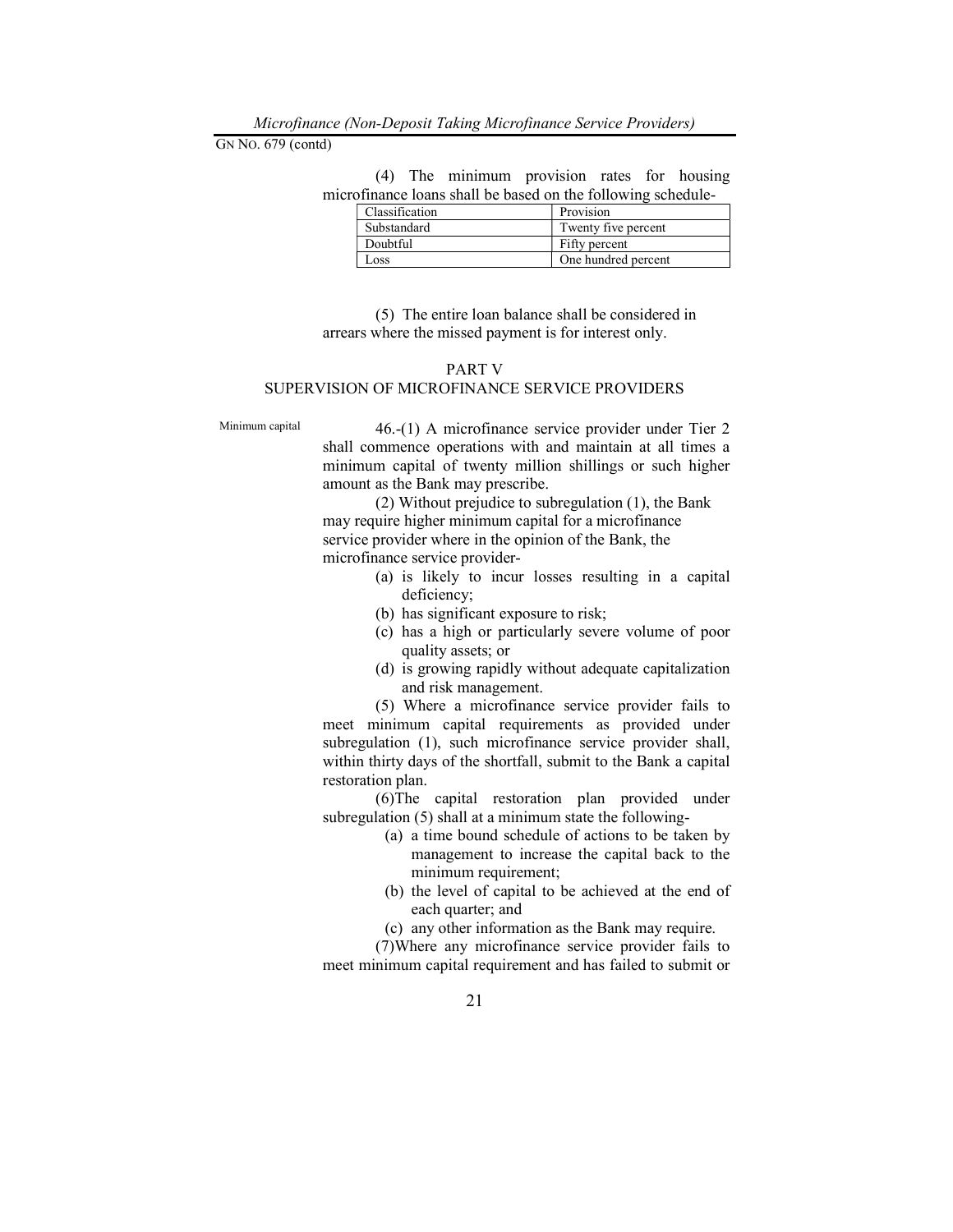| GN No. 679 (contd)         | merofinance (100 Deposit Taning merofinance Service Troviacis)                                                                                                                                                                                                                                                                                                                                                                                                                                                                                                                                                                                                                                                                                                                                                                                                                                                                                                                                                                                                                                                                                                                                                                |
|----------------------------|-------------------------------------------------------------------------------------------------------------------------------------------------------------------------------------------------------------------------------------------------------------------------------------------------------------------------------------------------------------------------------------------------------------------------------------------------------------------------------------------------------------------------------------------------------------------------------------------------------------------------------------------------------------------------------------------------------------------------------------------------------------------------------------------------------------------------------------------------------------------------------------------------------------------------------------------------------------------------------------------------------------------------------------------------------------------------------------------------------------------------------------------------------------------------------------------------------------------------------|
|                            | implement capital restoration plans, the Bank may take such<br>administrative measures as may be appropriate.                                                                                                                                                                                                                                                                                                                                                                                                                                                                                                                                                                                                                                                                                                                                                                                                                                                                                                                                                                                                                                                                                                                 |
| Minimum liquid<br>assets   | 47. $- (1)$ A microfinance service provider shall<br>maintain minimum liquid assets amounting to not less than<br>five percent of its total assets.<br>(2) For the purposes of this regulation, "liquid assets"<br>includes-<br>(a) notes and coins which are legal tender in the<br>United Republic;<br>(b) balances held at banks or microfinance service<br>providers;<br>(c) treasury bills and bonds which are freely<br>marketable and re-discountable at the Bank; and<br>(d) such other assets as the Bank may specify.                                                                                                                                                                                                                                                                                                                                                                                                                                                                                                                                                                                                                                                                                               |
| Inspection                 | $48-(1)$ The Bank shall, in exercising its powers of<br>inspection under the Act, perform onsite and offsite inspection<br>of a microfinance service provider.<br>(2) The inspection referred to under subregulation (1)<br>shall include the following-<br>(a) ascertaining microfinance service provider's<br>compliance with laws, regulations, policies and<br>procedures in carrying out its operations;<br>(b) examining operations and financial position of a<br>microfinance service provider;<br>(c) assessing the effectiveness of the internal controls;<br>(d) analysis of periodic reports submitted by<br>microfinance service provider to the Bank; and<br>(e) other matters as may be determined by the Bank.<br>(3) Upon conclusion of onsite inspection under<br>subregulation (1), the Bank may prepare and forward a copy of<br>inspection report to the Chairman of the Board of Directors,<br>proprietor or manager of the microfinance service provider.<br>(4) The Board of Directors of the microfinance service<br>provider shall ensure that appropriate actions are taken to<br>address issues raised in the report.<br>(5) The inspection report prepared by the Bank shall<br>be confidential. |
| of<br>Payment<br>dividends | 49.-(1) Subject to section 37 of the Act, the<br>microfinance service provider under Tier 2 shall pay<br>dividends, interest and other form of distribution in the manner<br>prescribed in the MEMARTS, constitution or other relevant                                                                                                                                                                                                                                                                                                                                                                                                                                                                                                                                                                                                                                                                                                                                                                                                                                                                                                                                                                                        |
|                            | 22                                                                                                                                                                                                                                                                                                                                                                                                                                                                                                                                                                                                                                                                                                                                                                                                                                                                                                                                                                                                                                                                                                                                                                                                                            |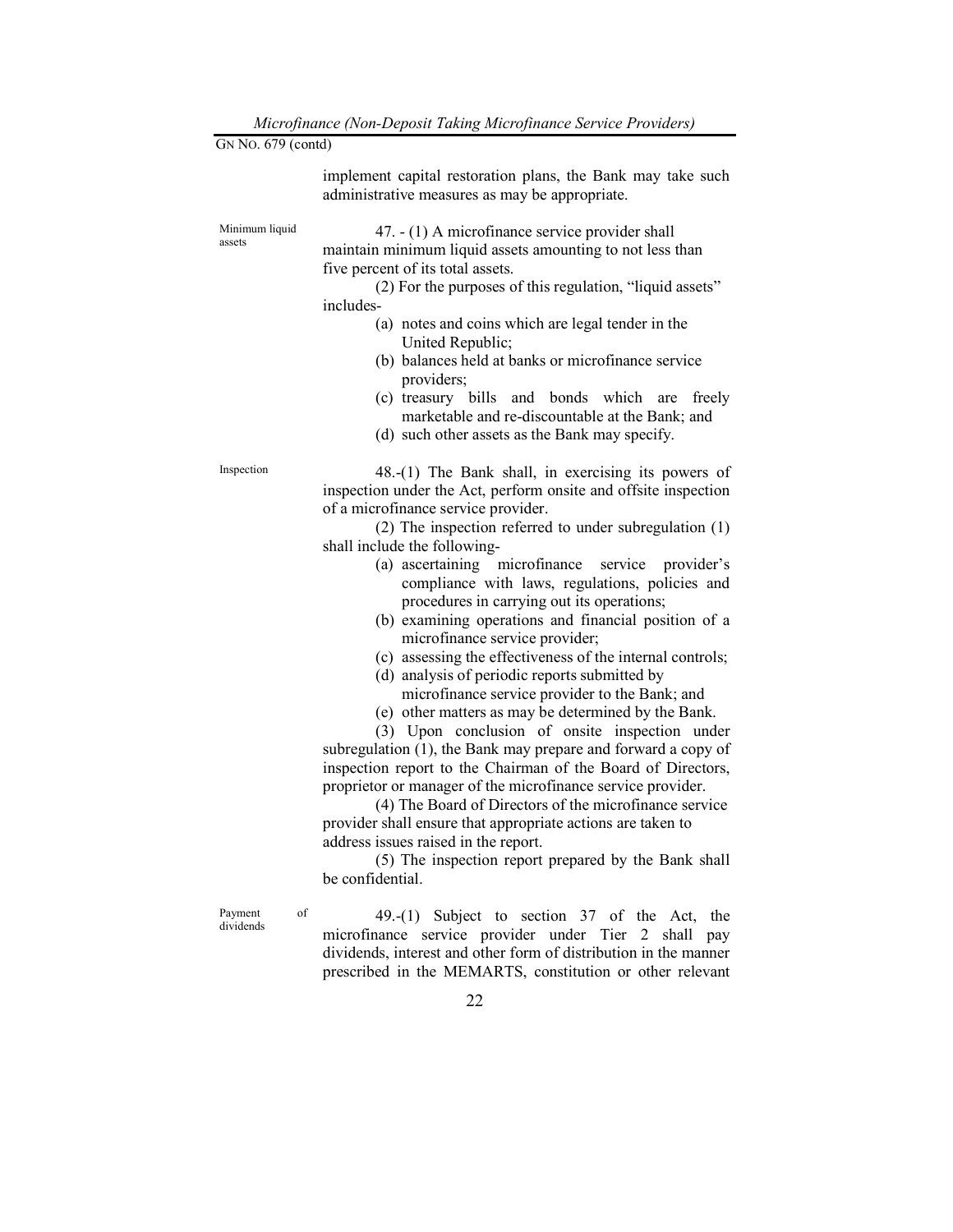documents of the microfinance service provider.

 (2) Notwithstanding subregulation (1), the microfinance service provider under Tier 2 shall not pay dividends, interest and other form of distribution if such payments or distribution result into failure of such microfinance service provider to meet the minimum capital requirements provided under these Regulations.

Submission of periodic reports

 50. A microfinance service provider shall submit to the Bank periodic reports in the format and frequency to be prescribed by Bank.

Management take over

 51.-(1) The Bank may take-over management of a microfinance service provider who in its model of operations requires clients to provide loan insurance guarantee in form of cash or cash collateral where-

- (a) the Bank considers that a microfinance service provider is not-
	- (i) in a sound financial condition;
	- (ii) operating in accordance with sound administrative and accounting practices and procedures;
	- (iii) adhering to proper risk-management policies; and
	- (iv) complying with instructions issued by the Bank;
- (b) a microfinance service provider fails to comply with the minimum capital requirements prescribed in these regulations;
- (c) a microfinance service provider's license has been revoked;
- (d) the continuation of microfinance business is detrimental to the interests of clients; or
- (e) a microfinance service provider is undertaking microfinance business in a manner contrary to the Act.

 (2) Upon take-over referred to under subregulation (1), the Bank may utilize the services of private persons to manage the microfinance service provider, where the Bank determines that doing so is the most practicable, efficient and cost effective manner.

 (3) Costs of management of a microfinance service provider during the period of takeover shall be borne by the microfinance service provider.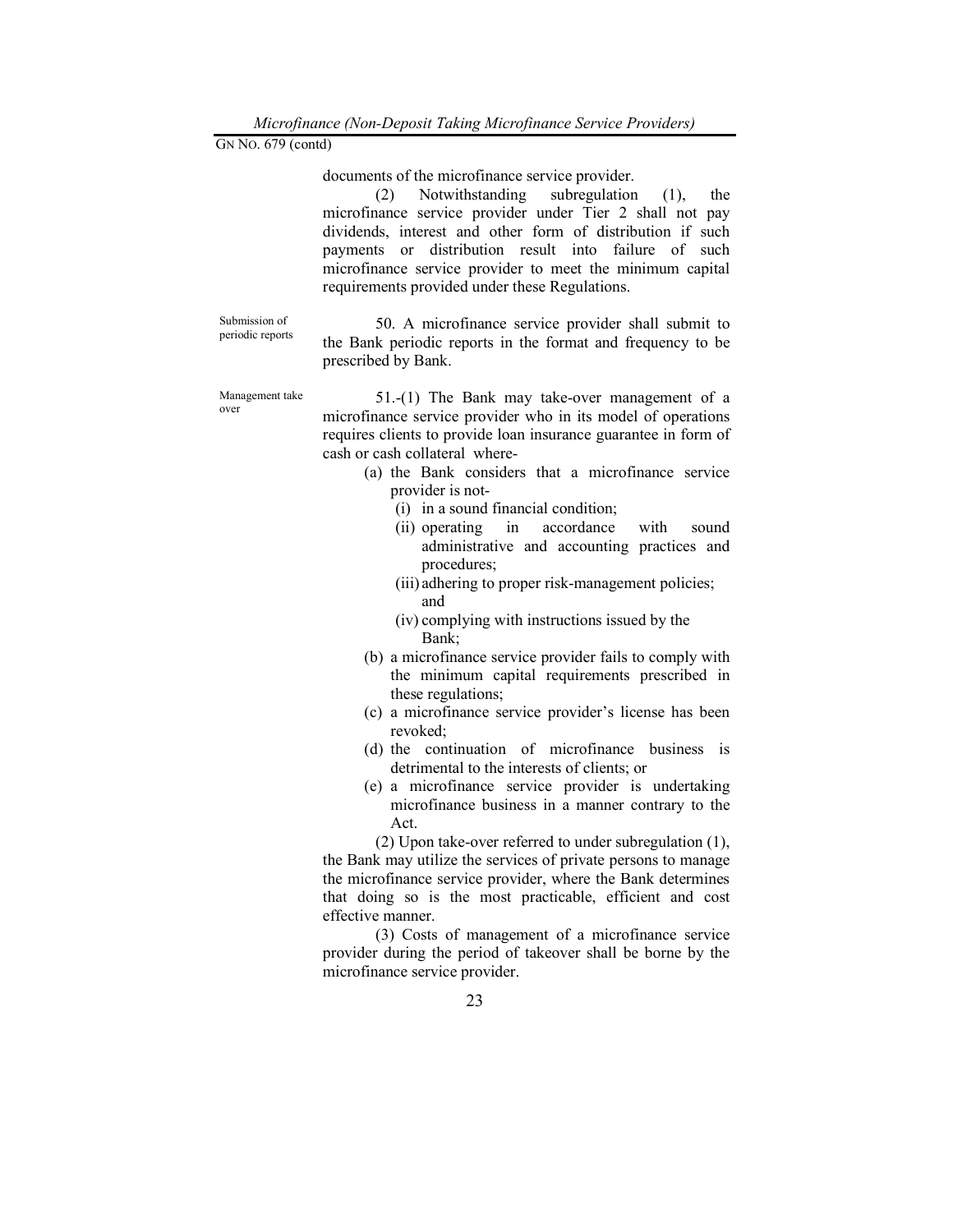(4) During take-over, no attachment or lien except a lien created by the Bank shall be attached to any property or asset of the microfinance service provider.

 (5) Pursuant to section 35 (2) of the Act, a party to a contract with a microfinance service provider shall not be relieved of his obligations on the ground that the microfinance service provider is under the management of the Bank.

End of management by Bank

52.-(1) Management by the Bank shall end upon improvement of the microfinance service provider's financial condition and operations or within six months, whichever comes earlier.

 (2) The Bank may extend the six months period referred to under sub regulation (1) where microfinance service provider's financial condition and operations have not improved.

 (3) The Bank shall, where the financial condition and operations of the microfinance service provider have not improved after expiry of six months or the period extended by the Bank under subregulation (2), order liquidation according to the applicable law.

#### PART VI

#### CONSUMER PROTECTION

Loan disclosure 53. A microfinance service provider shall ensure transparency and full disclosure of its products and services by ensuring that, the loan agreement-

- (a) is legible and written in a simple and understandable language; and
- (b) contains terms and conditions that are transparent, fair and protect the rights of the borrower.

 54.-(1) Every microfinance service provider shall have a customer complaints handling and dispute resolution mechanism which shall at minimum include-

- (a) the manner in which a complaint will be submitted;
- (b) establishment of complaint handling desk or designate an officer;
- (c) time frame for settling disputes and providing feedback.

 (2) Every microfinance service provider shall ensure that the customer complaints handling and dispute resolution

Complaints handling and dispute resolution mechanism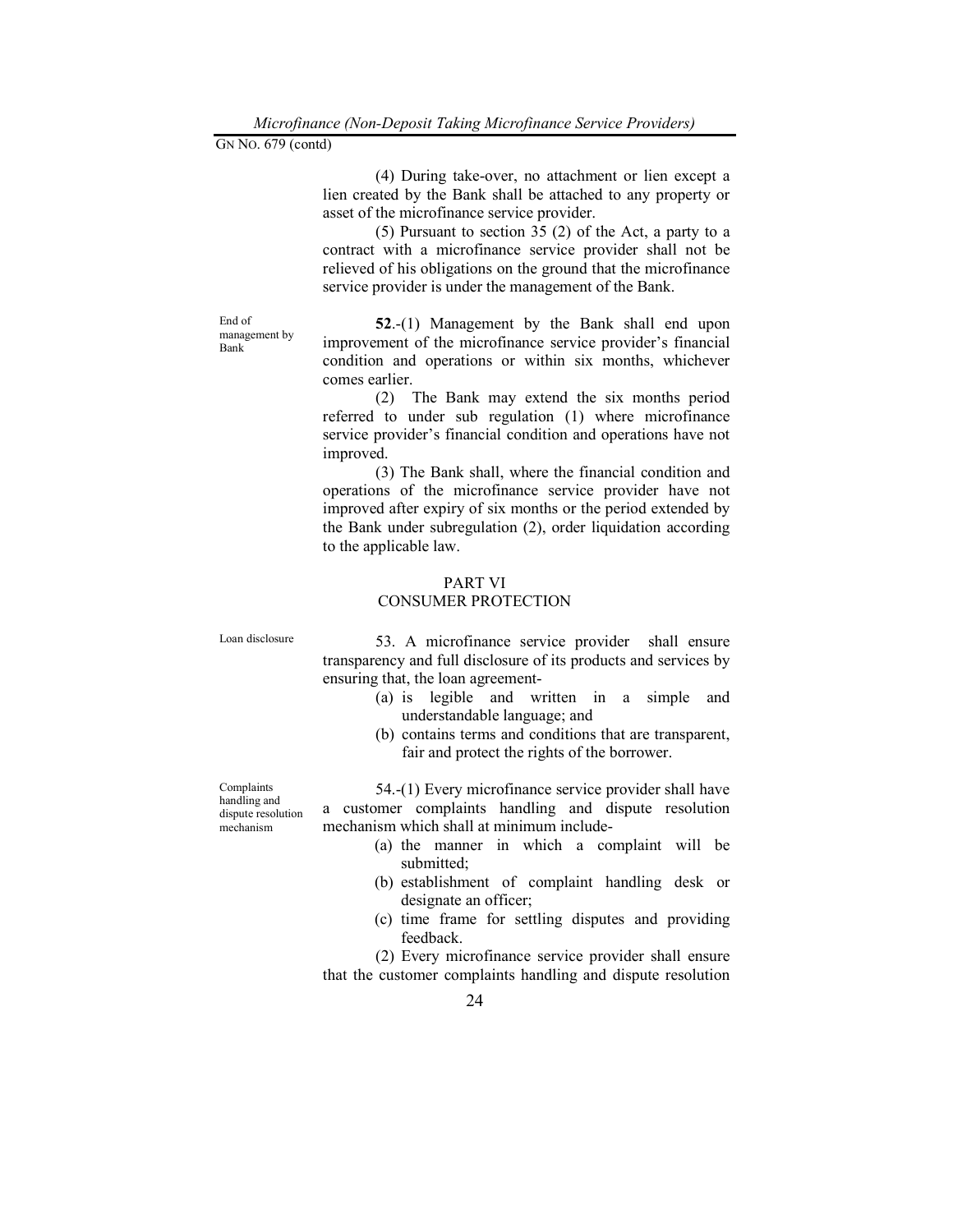mechanism and the relevant contact information including phone numbers or emails are displayed in a conspicuous position in the public part of its principal place of business and in its branches and outlets.

 (3) The disclosures referred to in subregulation (2) shall be displayed in Kiswahili or both Kiswahili and English.

Disclosures to loan guarantors

55. A microfinance service provider shall give to the guarantor the disclosure statement in writing indicating his liability for the loan guaranteed and such statement shall include-

- (a) the name and address of the microfinance service provider;
- (b) the loan number;
- (c) name of borrower;
- (d) loan amount;
- (e) the date a loan was granted; and
- (f) the guarantor's signature.

Debt collection or recovery

 56 .-(1) Subject to section 51 of the Act, a microfinance service provider shall collect or recover a loan from borrower in accordance with recovery procedures prescribed in its lending policy.

 (2) For the purpose of ensuring that the procedures for debt collection or recovery comply with the consumer protection principles, a microfinance service provider shall -

- (a) issue a fourteen days written notice to the borrower before debt collection or recovery process is initiated;
- (b) not harass, abuse or oppress a borrower, guarantor or any person in connection with collection or recovery of a debt;
- (c) not threaten or use violence or illegal means in collecting or recovering a debt;
- (d) not use obscene or profane language;
- (e) not use any false, deceptive, or misleading representation or means such as-
- (i) false representation of character, amount, or legal status of any debt;
- (ii) false representation or implication that any individual is an attorney or that any communication is from an attorney;
- (iii) threat to take any action that cannot legally be taken or that is not intended to be taken; and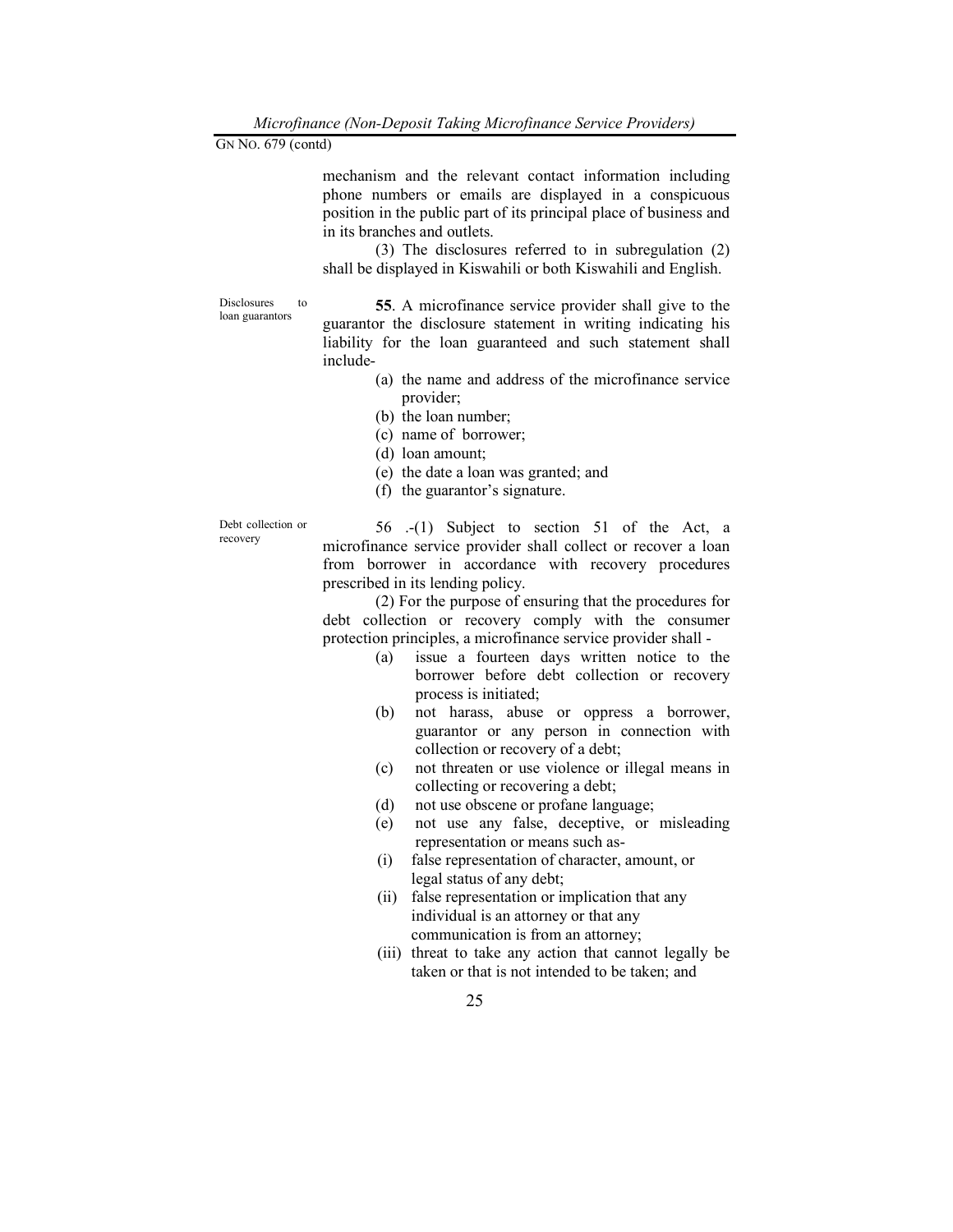(iv) communicating or threatening to communicate to any person credit information that is known to be false.

 (3) A microfinance service provider shall not collect interest, fees, charges, or expenses unless they are prescribed in the loan agreement.

 (4) A microfinance service provider may engage a debt collector to collect or recover a loan from a borrower provided that such debt collector-

- (a) has been licensed under relevant law;
- (b) carries out debt collection or recovery in compliance with the requirements of subregulations (2) and (3); and
- (c) adheres to relevant laws regarding debt recovery.

57.-(1) A microfinance service provider shall provide financial education to its customers which at minimum shall cover the following-

- (a) key features of products and services offered;
- (b) terms and conditions of loans;
- (c) cash flow management;
- (d) record keeping;
- (e) financial decision making;
- (f) management of loans usage and repayment;
- (g) business planning;
- (h) importance of saving;
- (i) and any other aspects considered relevant
- (2) Financial education referred to under sub
- regulation (1) may be conducted through-
	- (a) one on one sessions;
	- (b) fliers and brochures;
	- (c) training;
	- (d) seminars;
	- (e) workshops;
	- (f) media such as television, radio, newspapers and social networks;
	- (g) specific websites;
	- (h) counselling sessions; and
	- (i) any other manner as may be considered appropriate.

Compliance with laws on financial consumer

 58. Notwithstanding any provision in these Regulations, a Tier 2 Microfinance Service Provider shall

Financial education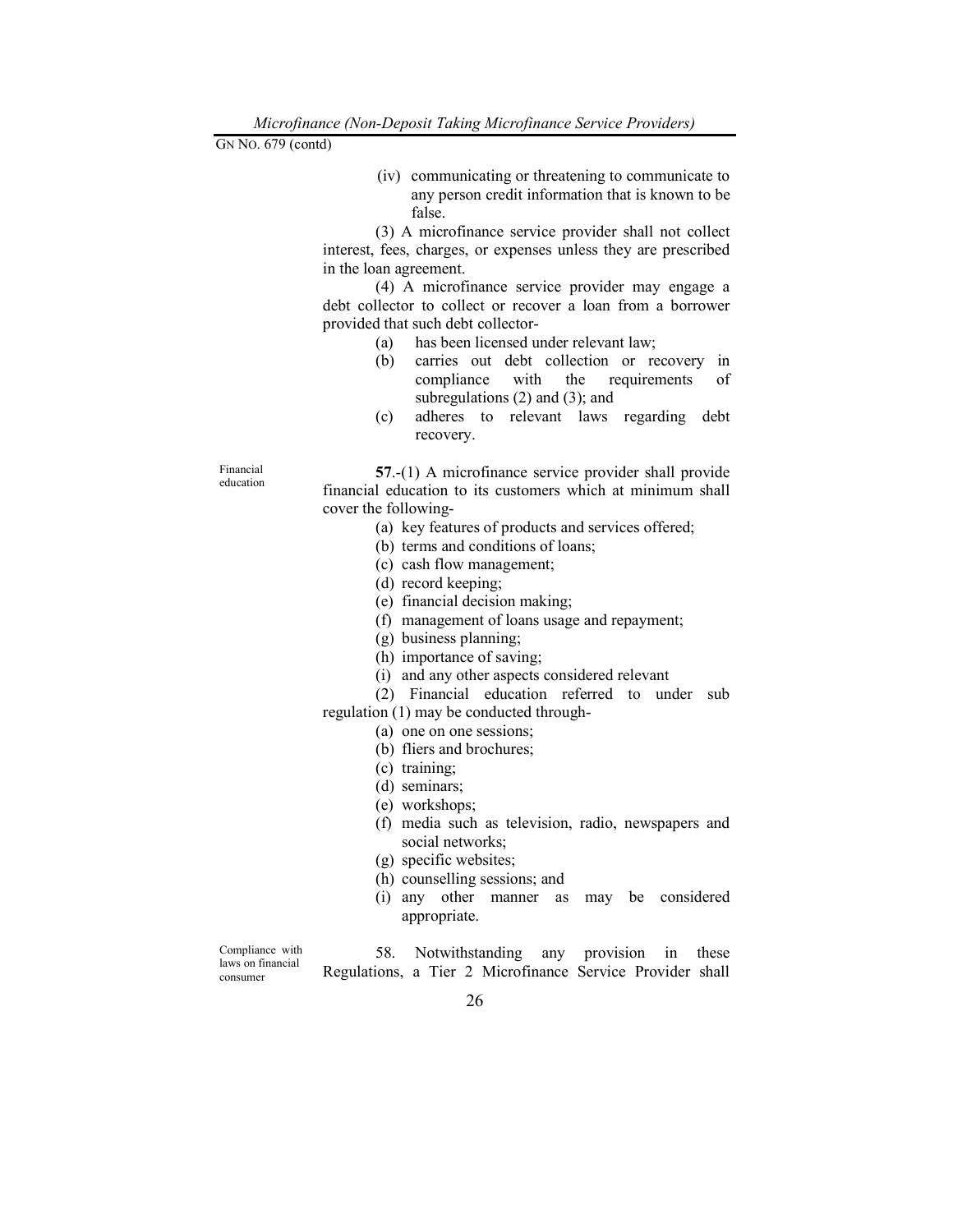protection comply with the laws governing financial consumer protection.

# PART VII

# GENERAL PROVISIONS

Upgrading from sole proprietor to company

 59. A sole proprietor whose loan portfolio exceeds two hundred million shillings or whose number of borrowers exceeds one hundred, shall be required to form a company and operate as an entity.

Administrative measures

 60.-(1) Without prejudice to penalties and actions prescribed under the Act, the Bank may impose on any microfinance service provider any of the following administrative measures for non-compliance-

- (a) prohibition from declaring or paying dividends;
- (b) prohibition from opening or establishing new branches;
- (c) suspension of lending and investment activities;
- (d) revocation of license;
- (e) a formal warning to a defaulting director, employee or proprietor;
- (f) suspension from office of the defaulting director, employee or proprietor;
- (g) disqualification from holding any position or office in any institution under the supervision of the Bank; and
- (h) a penalty of the amount to be determined by the Bank of not less than five hundred thousand shillings and not more than five million shillings;
- (i) any other administrative measures as the Bank may prescribe.

 (2) The measure referred to in subregulation (1) (a) shall apply to directors, officers or employees of the institution engaged in microfinance activities.

Appeals  $61. - (1)$  Any person who is aggrieved by the decision of the Bank may, within twenty one days from the date of decision, appeal to the Minister.

> (2) Subject to subregulation (1), an appeal shall be governed by the provisions of the Microfinance (Roles of the Minister) Regulations, 2019 and state the following-

> > (a) nature of an appeal;

G.N. No. 575 of 2019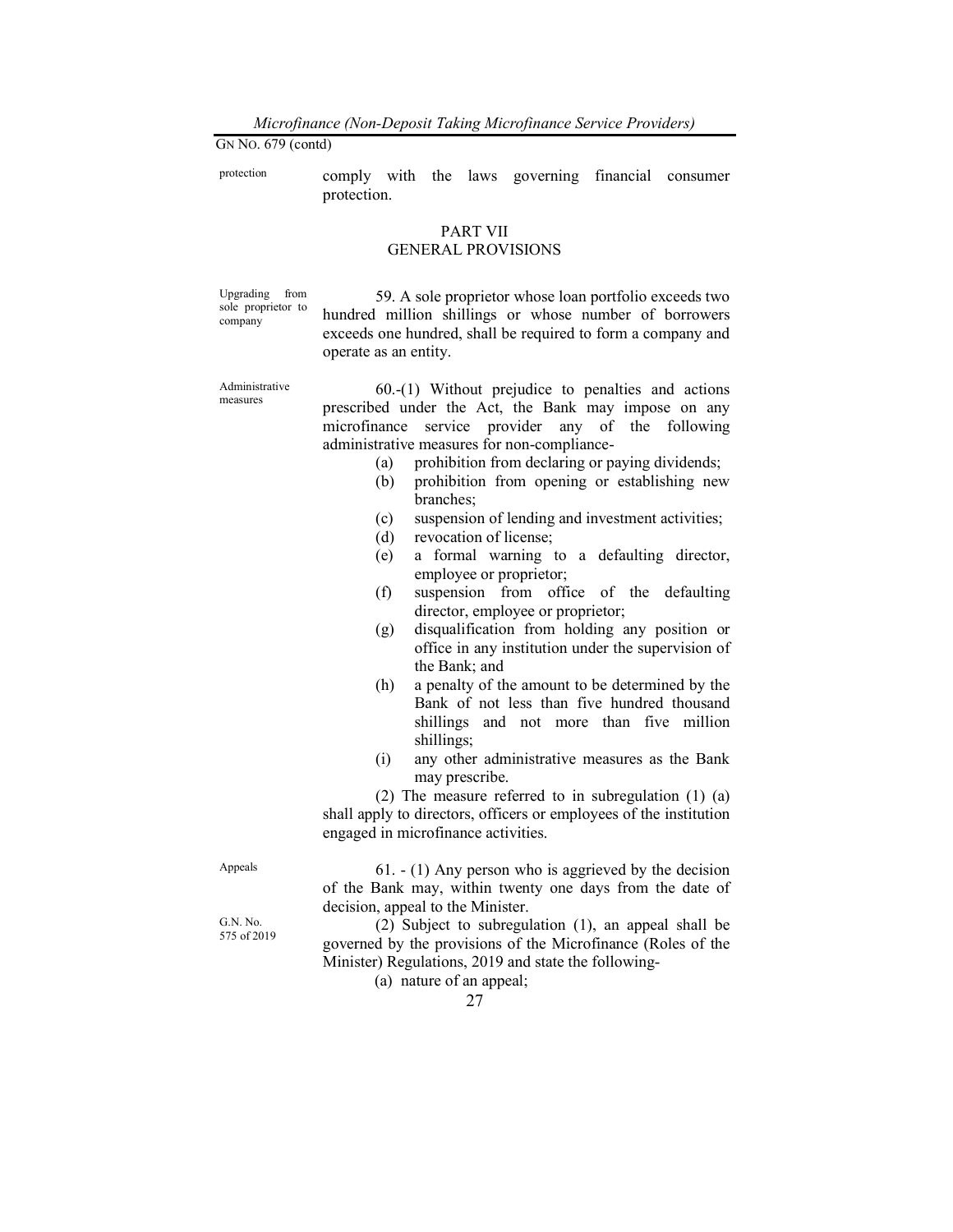- (b) grounds of an appeal; and
- (c) any other relevant information as may be required by the Minister.

 (3) The Minister shall, determine an appeal in accordance with the provisions of the Microfinance (Roles of the Minister) Regulations, 2019.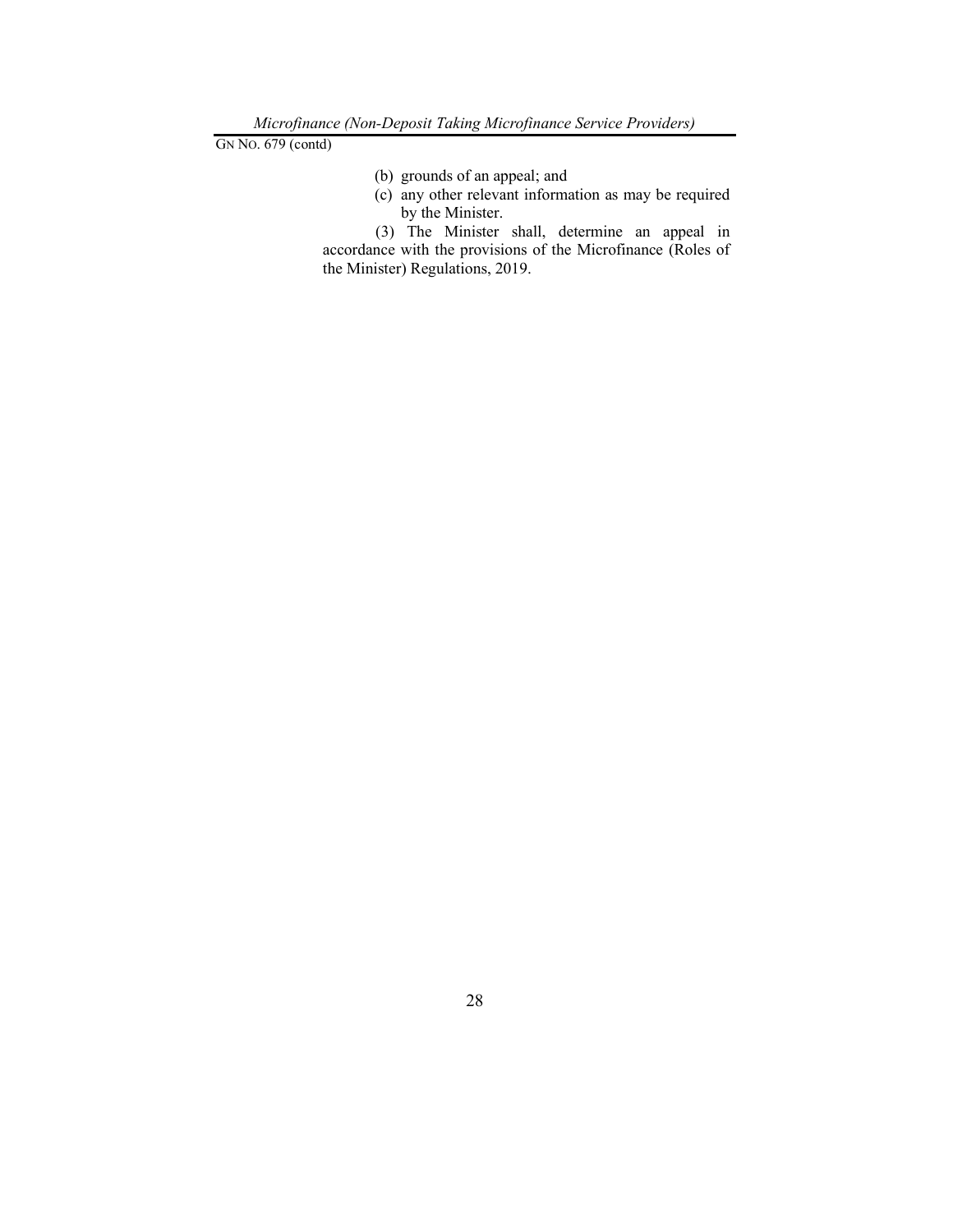# $\mathcal{L}=\mathcal{L}^{\mathcal{L}}$ SCHEDULE

# FIRST SCHEDULE

(Made under regulation 6(2))  $\mathcal{L}_\text{max}$ 

The Governor, Bank of Tanzania, P.O. Box 2939, Dar es Salaam, TANZANIA.

Re: Application for a Licence to carry out microfinance business under Tier 2

Sir,

I/We, the undersigned, hereby apply for a licence to establish/carry out a microfinance business in Tanzania to be known as \_\_\_\_\_\_\_\_\_\_\_\_\_\_\_\_\_\_\_\_\_\_\_\_\_\_\_\_\_\_\_\_\_\_\_\_with principal place of business at

In support of this application, I/we submit herewith the documents listed in the accompanying checklist. I/ We certify the correctness of all the information indicated in such documents to the best of my/our knowledge and belief.

I / We hereby authorize the Bank of Tanzania and any of its authorized agents or staff members to make an enquiry or obtain any information from any source for the purpose of determining the correctness of all the representations made in connection with this application or of assessing its merits.

Enclosed is a proof of payment of Tanzanian Shillings five hundred thousand/three hundred thousand as an application fees.

Yours faithfully,

…………………………..

Signature of the Applicant or Authorized Officer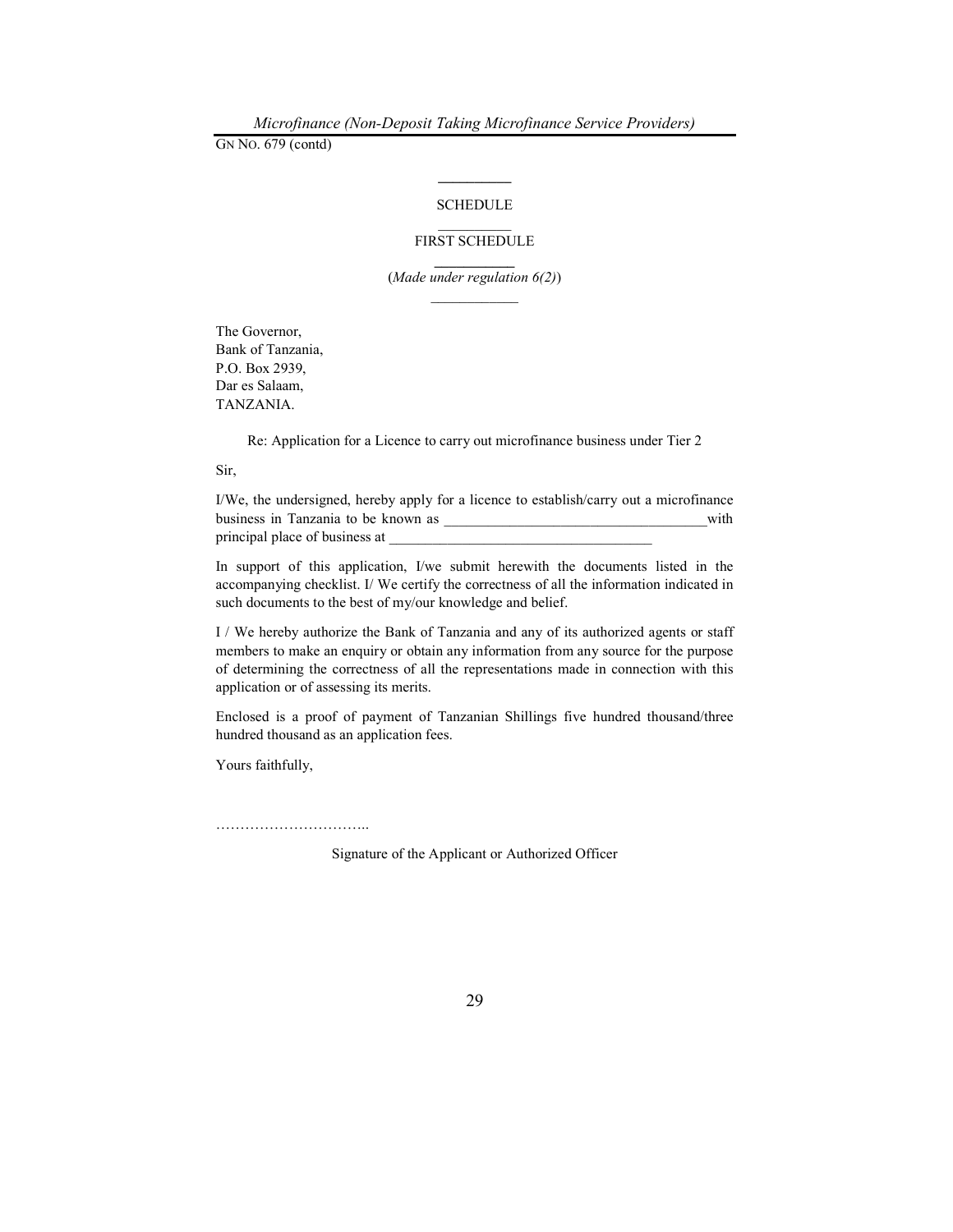#### SECOND SCHEDULE

 $\mathcal{L}=\mathcal{L}$ 

#### (Made under regulation  $6(3)(c)$ )  $\frac{1}{2}$

Checklist of Documents

A. To all applicants

- 1. Letter of application in the prescribed form.
- 2. Banker's cheque or any other document acceptable to the Bank evidencing payment of application fee.
- 3. Proof of source and availability of capital of the proposed microfinance service provider.
- 4. Certified copies of academic and professional certificates of members of the Board and the Chief Executive Officer.
- 5. Copy of latest Audited balance sheet, income statement and cash flow of an existing microfinance service provider.
- 6. Certified Copy of TIN certificate.
- 7. Certified copy of Tax clearance Certificate.
- 8. Lending policy.
- 9. Home Country Regulator approval if the applicant is a foreign institution.
- 10. Declaration that the funds to be invested have not been obtained criminally or associated with any criminal activity.
- 11. Proof of citizenship of every subscriber and every proposed director, Chief Executive Officer and individual money lender. This includes detailed curriculum vitae, certified copy of passport, which contain personal information or National ID or birth certificate and two recent passport size photographs.

#### B. To an entity

In addition to documents listed in item A above, an entity shall submit the following-

- 1. Certified copy of certificate of incorporation/registration.
- 2. Certified copy Memorandum and Articles of Association, constitution or by laws.
- 3. Board Resolution authorizing application for Licence.
- 4. Where applicable, a list of subscribers or members of the Boardand Chief Executive Officer.
- 5. Where applicable, credit reference reports for every significant subscriber or member of the Board and Chief Executive Officer.
- 6. Where applicable, certified copies of tax clearance certificates for the applicant, significant subscriber or member of the Board and Chief Executive Officer.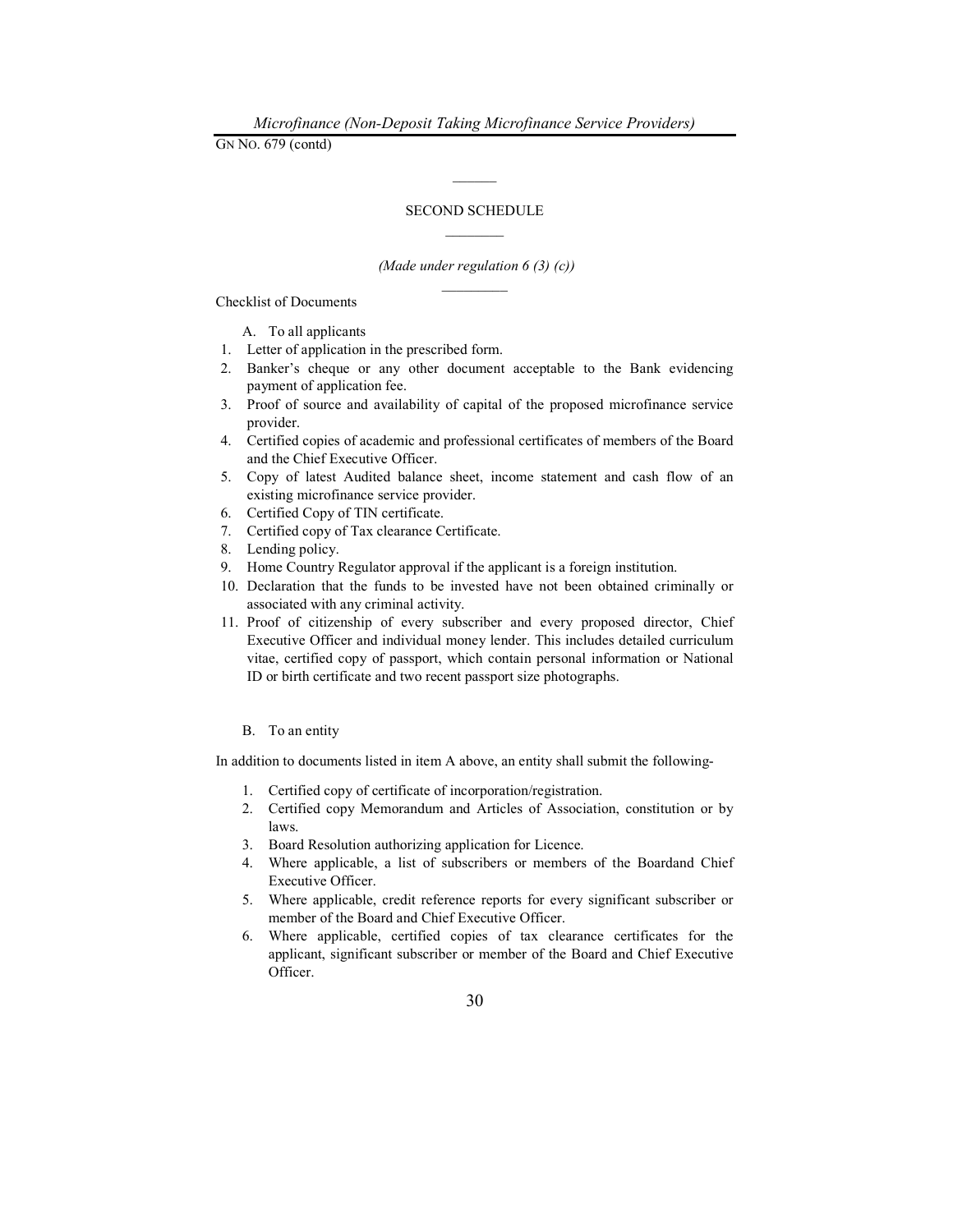- 7. Certified copies of latest annual returns of an existing microfinance service provider.
- C. To individual money lenders

In addition to documents listed in item A above, individual money lender shall submit the following-

- 1. Certified copy of certificate of a business name registration.
- 2. Credit report from Credit Reference Bureaux.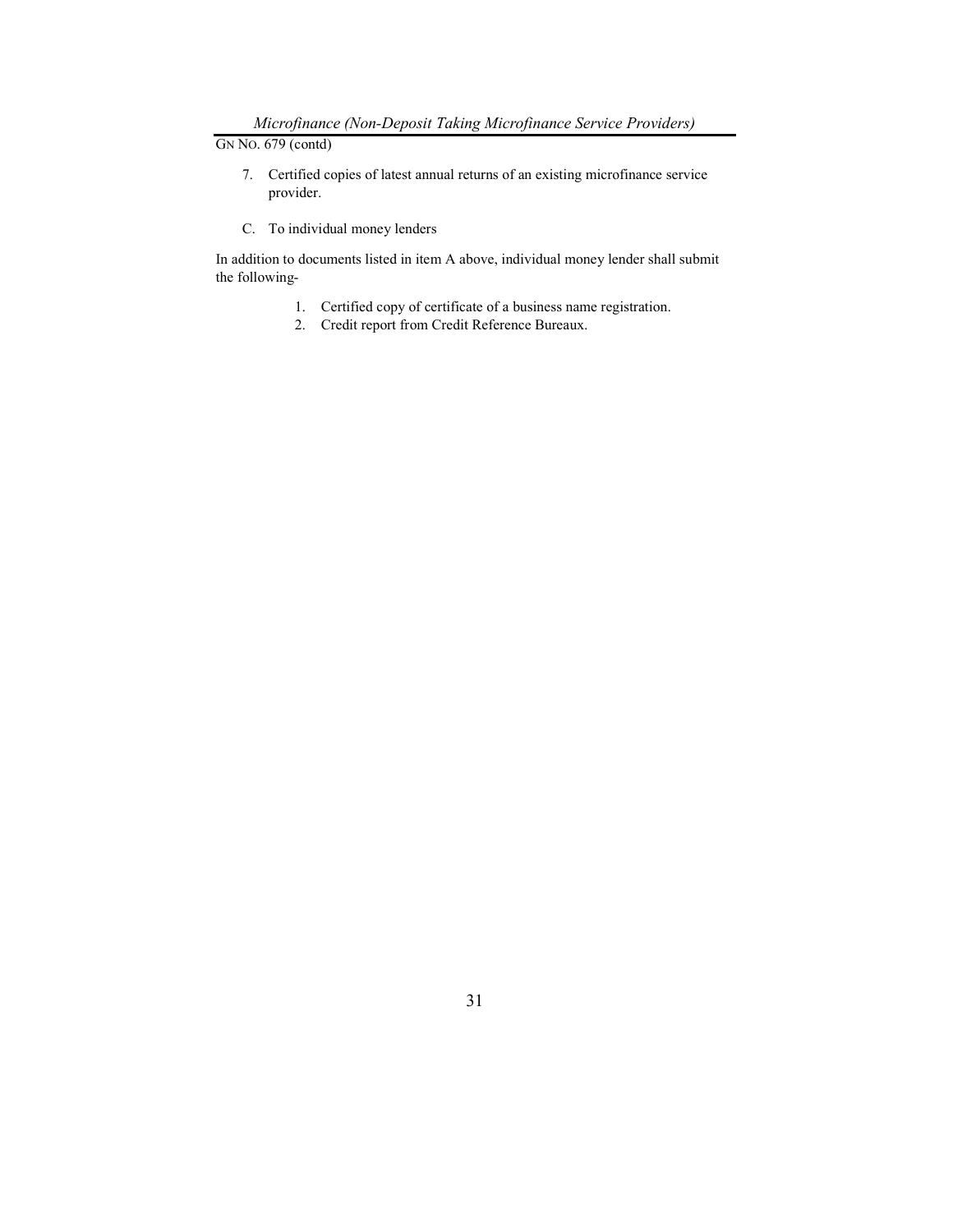#### THIRD SCHEDULE

 $\frac{1}{2}$ 

#### $\frac{1}{2}$ (Made under regulation 10(1))

CRITERIA FOR DETERMINING THE CHARACTER AND EXPERIENCE REQUIRED FOR A MEMBER OF THE BOARD OF DIRECTORS AND SENIOR MANAGEMENT OF A MICROFINANCE SERVICE PROVIDER

1. In order to determine, for the purpose of these Regulations, the character and moral suitability of persons proposed to be members of the Board or Chief Executive Officer, the Bank shall have regard to the following qualities, in so far as they are reasonably determinable, of the person concerned-

- (a) education background;
- (b) general character;
- (c) professional skills and competence.

2. For the purpose of and without prejudice to the generality of the provisions of paragraph (1), the Bank may have regard to the previous conduct and activities of the person concerned in the business or financial matters and, in particular to evidence that such person-

(a) has committed any act of bankruptcy;

(b) was a director or in a senior management position of an institution that has been liquidated or is under liquidation or statutory management;

(c) has committed or been convicted of the offence of fraud or any other offence of which dishonesty is an element; or

(d) has contravened the provision of any law designated for the protection of members of the public against financial loss due to the dishonesty or incompetence of, or malpractices by, persons engaged in the provision of banking, insurance, investment or other financial services.

3. Any other criteria which the Bank may prescribe from time to time.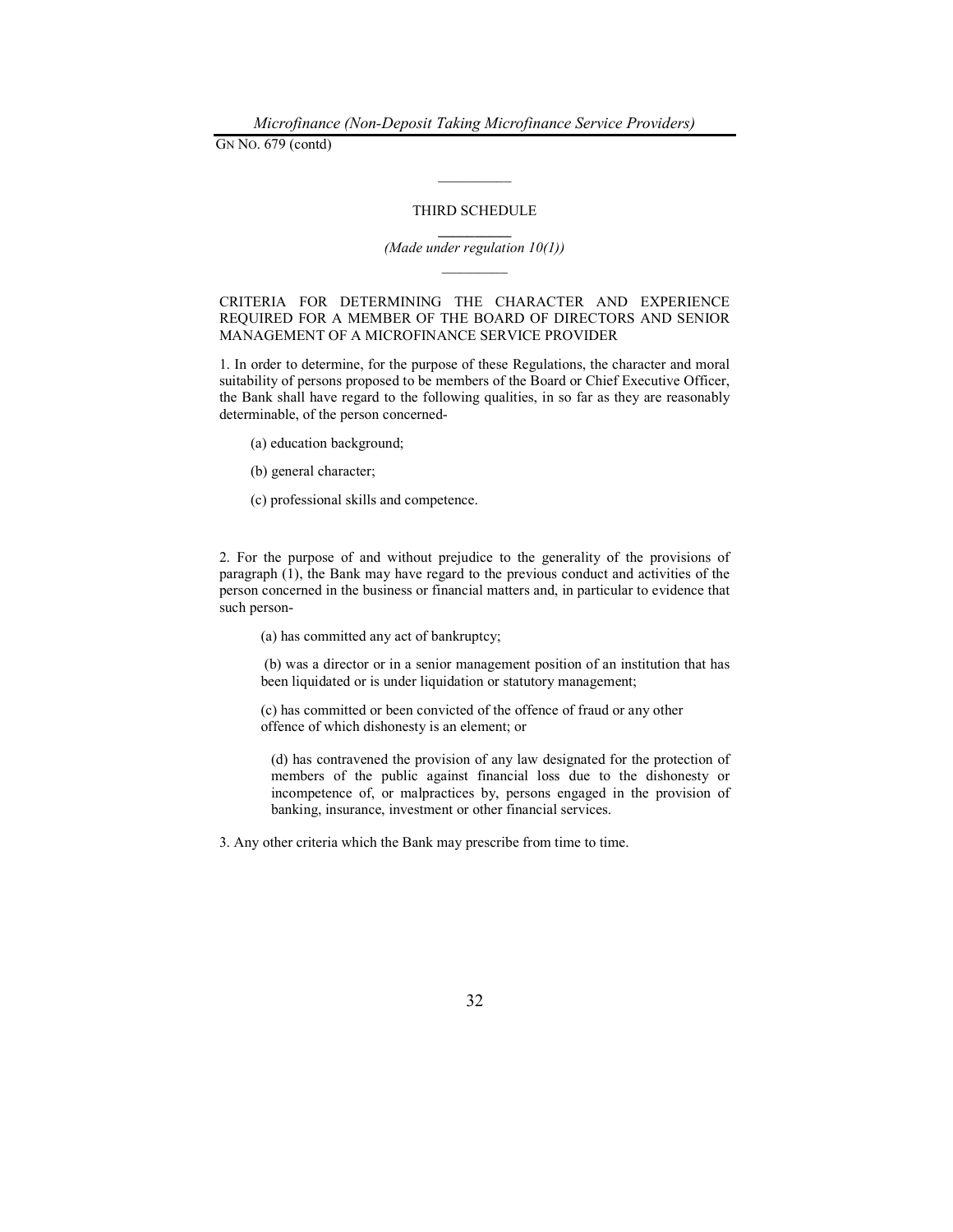#### FOURTH SCHEDULE

 $\mathcal{L}=\mathcal{L}$ 

#### (Made under regulation 10(4))

#### QUESTIONNAIRE FOR DIRECTORS AND CHIEF EXECUTIVE OFFICER OF MICROFINANCE SERVICE PROVIDERS UNDER TIER 2

Part I: Instructions for Filling the Questionnaire

- (i) This Questionnaire should be filled in duplicate by each director and Chief Executive Officer of a Microfinance Service Provider.
- (ii) Answers to ALL questions should be TYPED or written in INK and in BLOCK LETTERS.
- (iii) No question should be left unanswered. Where the Applicant believes that a question does not apply, the Applicant should write "Not Applicable" or "N/A".
- (iv) If there is insufficient space to answer a question, additional information may be provided on an attachment page and identify the continuation of an answer by stating the question number.
- (v) All dates should be completed in the following format: Day / Month / Year
- (vi) Please ensure that all answers and information are true and correct. Failure to do so constitutes a criminal offence and can lead the Bank to reject an application or disqualify a director or Chief Executive Officer who has been cleared on the basis of untrue or incorrect information.
- (vii) The following documents shall be submitted to the Bank with respect to each proposed director and Chief Executive Officer, together with other documents the Bank may require
	- a) certified copies of academic and professional certificates;
	- b) photocopy of the Tanzania national identity card or pages of the passport which contain personal information including photograph, nationality, date and place of birth and issuer of the passport;
	- c) two certified passport size photographs; and
	- d) references from two persons who are not relatives, vouching for good moral character, integrity and performance.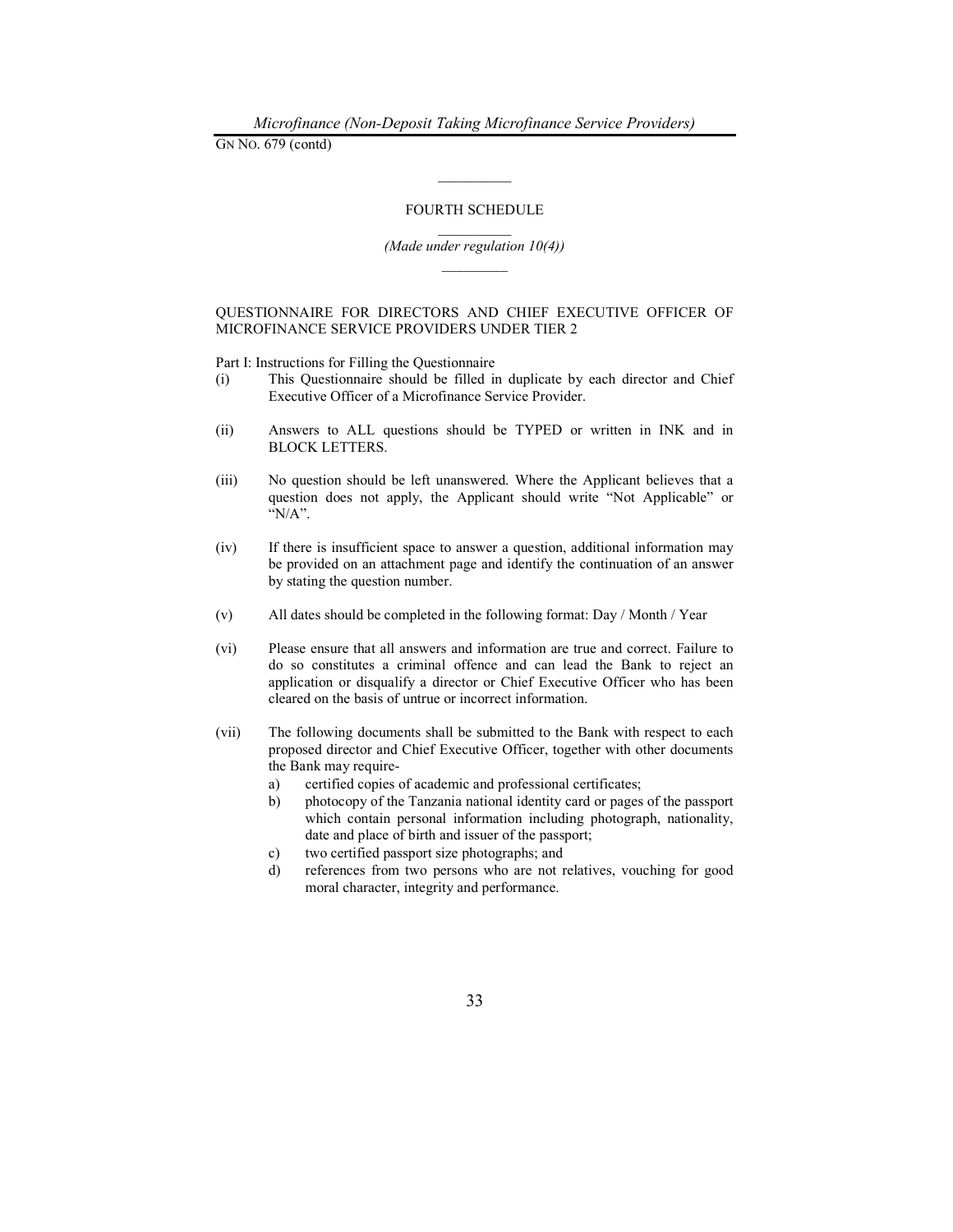## Part II: Personal Particulars

| 1.    | Name of the microfinance                               |                                              |                                                                                             |               |                          |          |
|-------|--------------------------------------------------------|----------------------------------------------|---------------------------------------------------------------------------------------------|---------------|--------------------------|----------|
|       | service provider                                       |                                              |                                                                                             |               |                          |          |
| 2.    | Surname                                                |                                              |                                                                                             |               |                          |          |
| 3.    | First Name(s)                                          |                                              |                                                                                             |               |                          |          |
| 4.    | Middle Name                                            |                                              |                                                                                             |               |                          |          |
| 5.    | Are there any names by which                           |                                              |                                                                                             |               |                          |          |
|       | you are also known as?                                 |                                              |                                                                                             |               |                          |          |
| 6.    | Date of Birth                                          |                                              |                                                                                             |               |                          |          |
| 7.    | Place of Birth                                         |                                              |                                                                                             |               |                          |          |
| 8.    | Position to be held in the                             |                                              |                                                                                             |               |                          |          |
|       | microfinance service provider                          |                                              |                                                                                             |               |                          |          |
| 9.    | National Identity Number                               |                                              | National Identity                                                                           |               | Voter ID Number          | Driving  |
|       | and/or Voters ID and/or                                |                                              | Number                                                                                      | $\Box$        |                          | Licence  |
|       | Driving Licence number.                                |                                              | $\Box$                                                                                      |               |                          | Number   |
|       | Please tick and provide                                |                                              |                                                                                             |               |                          | $\Box$   |
|       | identification number below.                           |                                              |                                                                                             |               |                          |          |
|       | Attach a certified copy of the                         |                                              |                                                                                             |               |                          |          |
|       | Driving Licence and or Voter<br>ID card appropriately. |                                              |                                                                                             |               |                          |          |
|       |                                                        |                                              |                                                                                             |               |                          |          |
|       | 10. Nationality (ies): Please state                    |                                              | <b>Birth</b>                                                                                |               | Naturalization           |          |
|       | how nationality (ies) was                              |                                              | $\Box$                                                                                      | $\Box$        |                          | Marriage |
|       | acquired, e.g. by birth,                               |                                              |                                                                                             |               |                          | $\Box$   |
|       | naturalisation or marriage. If                         |                                              |                                                                                             |               |                          |          |
|       | acquired by naturalisation or                          |                                              |                                                                                             |               |                          |          |
|       | marriage, indicate previous                            |                                              |                                                                                             |               |                          |          |
|       | nationality.                                           |                                              |                                                                                             |               |                          |          |
|       |                                                        |                                              | 11. Please attach a certified copy of the Tanzania national identity card.                  |               |                          |          |
|       |                                                        |                                              | Or pages of your passport(s) which contain personal information including photograph,       |               |                          |          |
|       |                                                        |                                              | nationality, date and place of birth and issuer of the passport.                            |               |                          |          |
|       |                                                        |                                              | 12. List below your official and residential addresses. If you have had any other addresses |               |                          |          |
|       |                                                        |                                              | during the last 5 years, indicate them as well as relevant dates.                           |               |                          |          |
|       |                                                        |                                              |                                                                                             |               |                          |          |
| Dates |                                                        | <b>Residential Address</b>                   |                                                                                             |               | <b>Official Address</b>  |          |
|       |                                                        |                                              | Block/Plot number                                                                           |               | Name of the Organization |          |
|       |                                                        | Street                                       |                                                                                             |               | Block/Plot number        |          |
|       |                                                        | Postal Address                               |                                                                                             |               |                          |          |
|       |                                                        | District/Town                                | Postal Address                                                                              |               |                          |          |
|       |                                                        | City                                         |                                                                                             | District/Town |                          |          |
|       |                                                        |                                              | Country                                                                                     |               | City                     |          |
|       |                                                        |                                              |                                                                                             |               |                          |          |
|       |                                                        |                                              | Block/Plot number                                                                           |               | Name of the Organization |          |
|       |                                                        | $Street. \ldots \ldots \ldots \ldots \ldots$ |                                                                                             |               | $Block/Plot$ number      |          |
|       |                                                        | Postal Address                               |                                                                                             |               | Street                   |          |
|       |                                                        |                                              | District/Town                                                                               |               | Postal Address           |          |
|       |                                                        |                                              | City                                                                                        |               | District/Town            |          |
|       |                                                        |                                              | Country                                                                                     |               | City                     |          |
|       |                                                        |                                              |                                                                                             |               |                          |          |
|       |                                                        |                                              | Block/Plot number                                                                           |               | Name of the Organization |          |
|       |                                                        | Street                                       |                                                                                             |               | Block/Plot number        |          |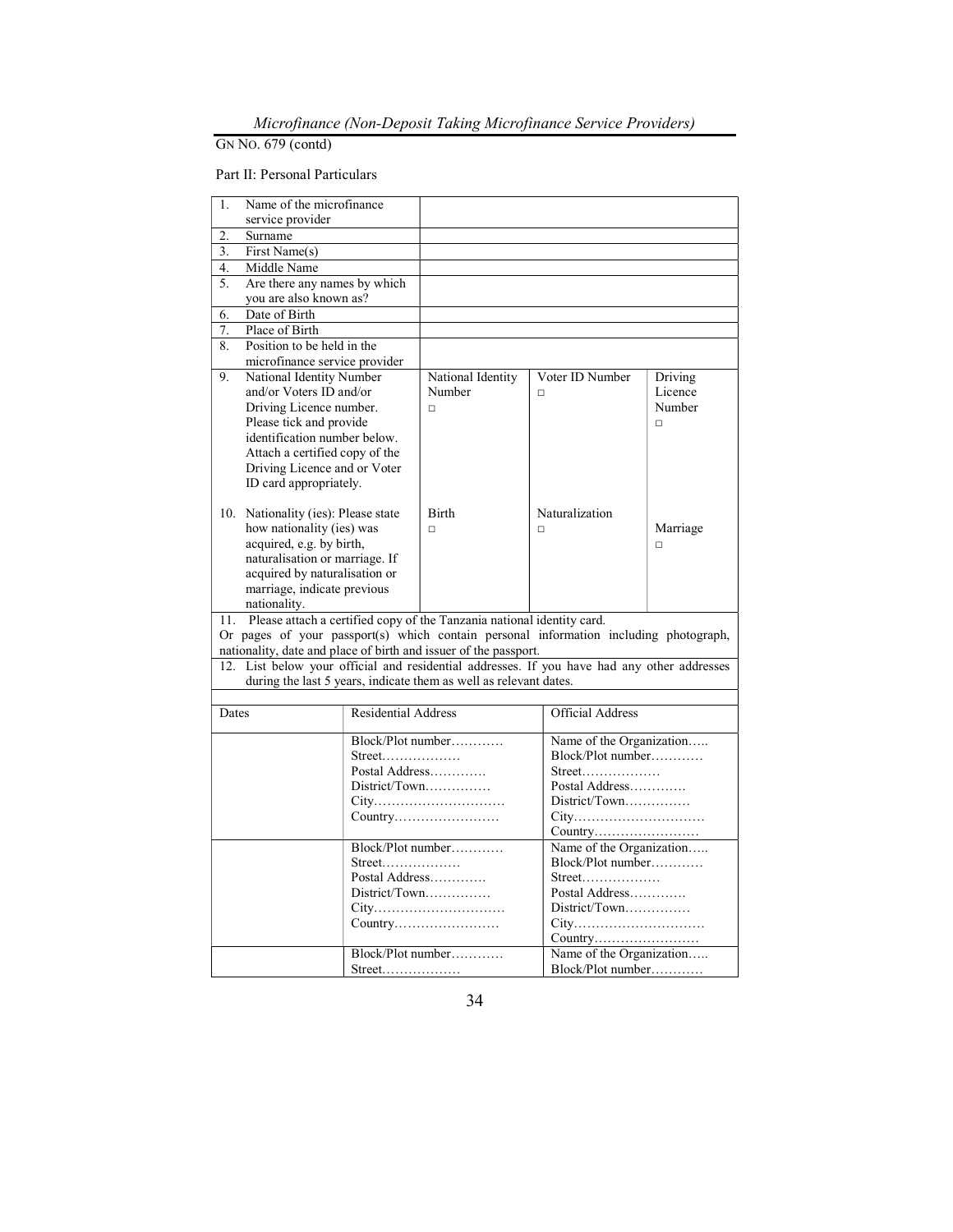# Microfinance (Non-Deposit Taking Microfinance Service Providers)

# GN No. 679 (contd)

| Postal Address | Postal Address<br>$\mid$ District/Town |
|----------------|----------------------------------------|
|----------------|----------------------------------------|

## Part III: Academic Qualifications

| 13. Details of academic qualifications and the year in which they were obtained. (E.g.<br>Certificate, Diploma, Degree, Master's Degree, etc). Please provide certified true copies<br>of certificates in relation to the qualifications obtained. |                             |               |  |  |
|----------------------------------------------------------------------------------------------------------------------------------------------------------------------------------------------------------------------------------------------------|-----------------------------|---------------|--|--|
| Qualification                                                                                                                                                                                                                                      | Educational Establishment / | Year Obtained |  |  |
|                                                                                                                                                                                                                                                    | Awarding Body               |               |  |  |
|                                                                                                                                                                                                                                                    |                             |               |  |  |
|                                                                                                                                                                                                                                                    |                             |               |  |  |
|                                                                                                                                                                                                                                                    |                             |               |  |  |
|                                                                                                                                                                                                                                                    |                             |               |  |  |
|                                                                                                                                                                                                                                                    |                             |               |  |  |
|                                                                                                                                                                                                                                                    |                             |               |  |  |
|                                                                                                                                                                                                                                                    |                             |               |  |  |
|                                                                                                                                                                                                                                                    |                             |               |  |  |
|                                                                                                                                                                                                                                                    |                             |               |  |  |
|                                                                                                                                                                                                                                                    |                             |               |  |  |
|                                                                                                                                                                                                                                                    |                             |               |  |  |

## Part IV: Professional Qualifications

| 14. Details of any professional qualifications and the year in which they were obtained (E.g.<br>CPA, TIOB, ACA, ACCA, ACIB etc). Please provide certified true copies of certificates<br>in relation to the qualifications obtained. |  |  |  |
|---------------------------------------------------------------------------------------------------------------------------------------------------------------------------------------------------------------------------------------|--|--|--|
| Membership No.<br>Professional Qualification<br>Year Obtained                                                                                                                                                                         |  |  |  |
|                                                                                                                                                                                                                                       |  |  |  |
|                                                                                                                                                                                                                                       |  |  |  |
|                                                                                                                                                                                                                                       |  |  |  |
|                                                                                                                                                                                                                                       |  |  |  |
|                                                                                                                                                                                                                                       |  |  |  |
|                                                                                                                                                                                                                                       |  |  |  |
|                                                                                                                                                                                                                                       |  |  |  |
|                                                                                                                                                                                                                                       |  |  |  |
|                                                                                                                                                                                                                                       |  |  |  |
|                                                                                                                                                                                                                                       |  |  |  |
|                                                                                                                                                                                                                                       |  |  |  |
|                                                                                                                                                                                                                                       |  |  |  |
|                                                                                                                                                                                                                                       |  |  |  |
|                                                                                                                                                                                                                                       |  |  |  |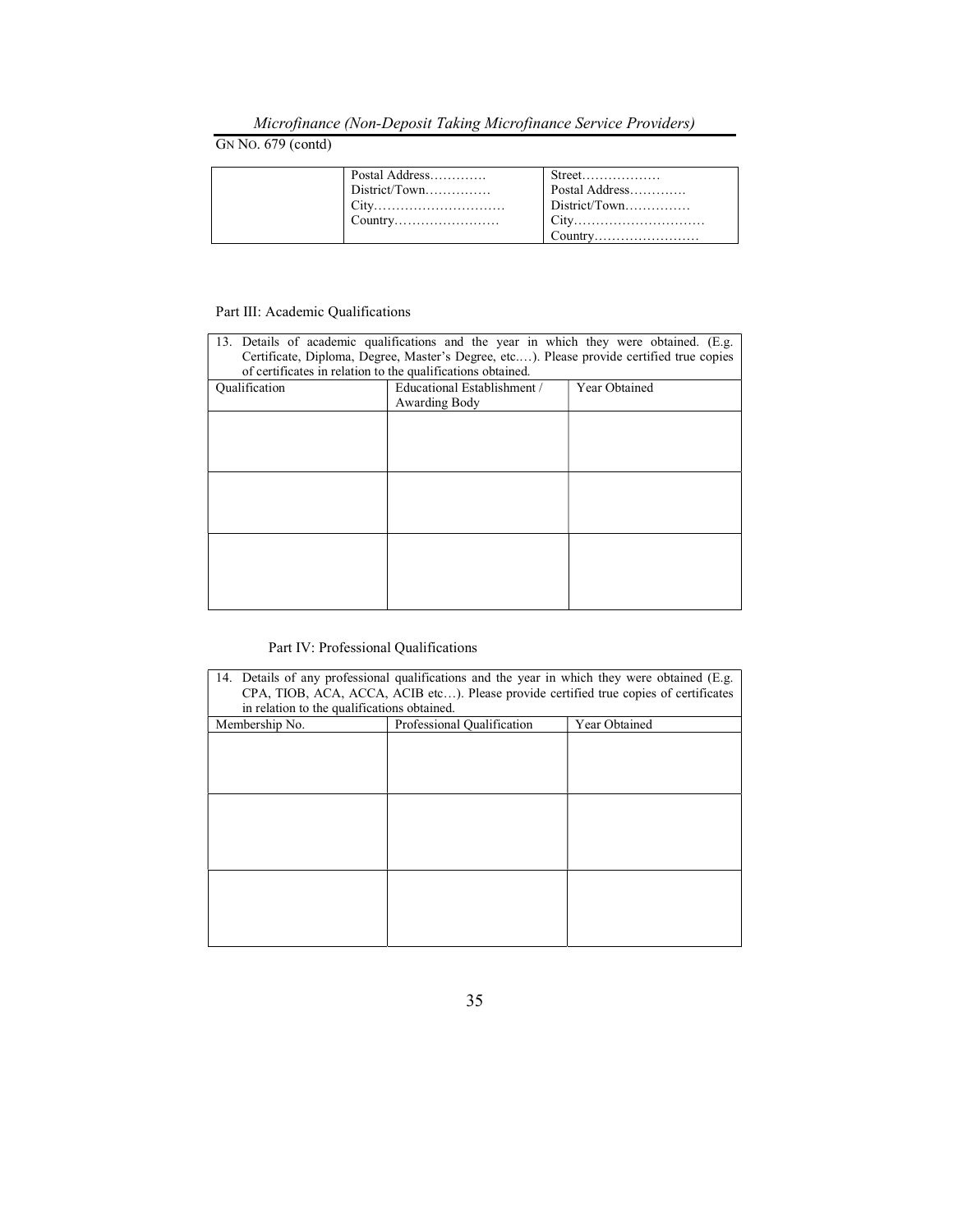Microfinance (Non-Deposit Taking Microfinance Service Providers)

Part V: Professional Membership

| 15. Details of current membership of any relevant professional bodies, their contact details and<br>year of admission (e.g. Institute of Directors, Institute of Management, etc) |                                                       |                                                                    |               |                                                        |
|-----------------------------------------------------------------------------------------------------------------------------------------------------------------------------------|-------------------------------------------------------|--------------------------------------------------------------------|---------------|--------------------------------------------------------|
| Membership No                                                                                                                                                                     | Professional<br>Body's Name<br>and Contact<br>Details | Levels of<br>Memberships<br>(e.g. Associate,<br>Fellow,<br>Member) | Year Admitted | Status of<br>membership<br>(e.g. active or<br>inactive |
|                                                                                                                                                                                   |                                                       |                                                                    |               |                                                        |
|                                                                                                                                                                                   |                                                       |                                                                    |               |                                                        |
|                                                                                                                                                                                   |                                                       |                                                                    |               |                                                        |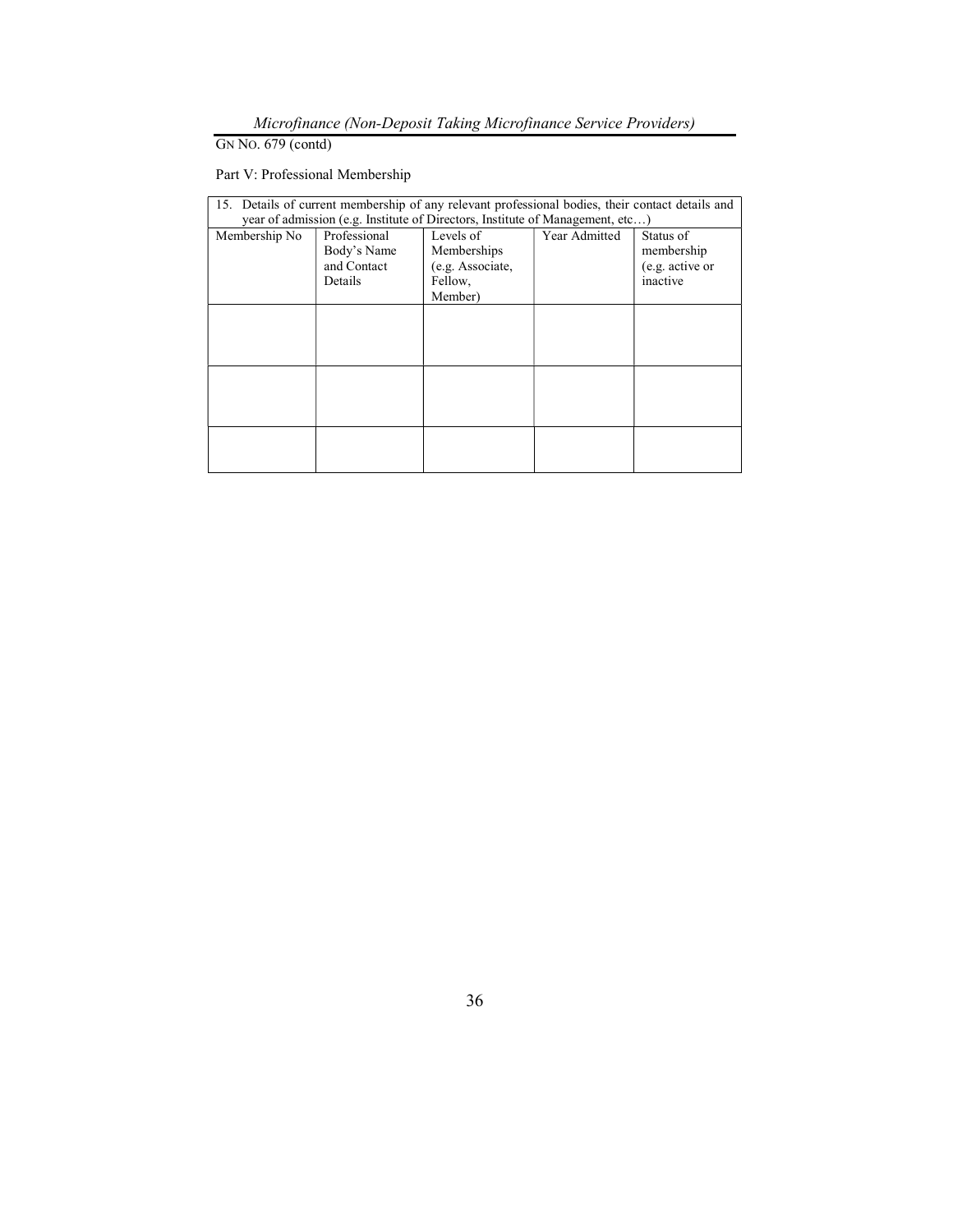## Part VI: Employment History

| 16. Beginning with your present occupation or employment, please list all occupations and |                 |          |          |               |
|-------------------------------------------------------------------------------------------|-----------------|----------|----------|---------------|
| employment. If self-employed please indicate "SELF EMPLOYED" (NB: The Bank may            |                 |          |          |               |
| seek references from previous employers.)                                                 |                 |          |          |               |
| Name / Address of employer                                                                | Nature of       | Position | Relevant | Percentage of |
|                                                                                           | <b>Business</b> | Held     | Dates    | ownership     |
|                                                                                           |                 |          |          | (For self-    |
|                                                                                           |                 |          |          | employed      |
|                                                                                           |                 |          |          | only)         |
| Name of the                                                                               |                 |          |          |               |
| Organization                                                                              |                 |          |          |               |
| Block/Plot number                                                                         |                 |          |          |               |
|                                                                                           |                 |          |          |               |
| Postal Address                                                                            |                 |          |          |               |
|                                                                                           |                 |          |          |               |
|                                                                                           |                 |          |          |               |
|                                                                                           |                 |          |          |               |
| Name of the                                                                               |                 |          |          |               |
| Organization                                                                              |                 |          |          |               |
| Block/Plot number                                                                         |                 |          |          |               |
|                                                                                           |                 |          |          |               |
| Postal Address                                                                            |                 |          |          |               |
| District/Town                                                                             |                 |          |          |               |
| City                                                                                      |                 |          |          |               |
| Country                                                                                   |                 |          |          |               |
| Name of the                                                                               |                 |          |          |               |
| Organization                                                                              |                 |          |          |               |
| Block/Plot number                                                                         |                 |          |          |               |
|                                                                                           |                 |          |          |               |
| Postal Address                                                                            |                 |          |          |               |
|                                                                                           |                 |          |          |               |
|                                                                                           |                 |          |          |               |
|                                                                                           |                 |          |          |               |

Part VII: Directorships

| 17. Beginning with your present directorship, please list all directorships |                                                 |               |              |                      |
|-----------------------------------------------------------------------------|-------------------------------------------------|---------------|--------------|----------------------|
| Company Name                                                                | Company's                                       | Incorporation | Country of   | <b>Relevant Date</b> |
|                                                                             | nature of                                       | Number        | Registration |                      |
|                                                                             | business                                        |               |              |                      |
|                                                                             |                                                 |               |              |                      |
|                                                                             |                                                 |               |              |                      |
|                                                                             |                                                 |               |              |                      |
|                                                                             |                                                 |               |              |                      |
|                                                                             |                                                 |               |              |                      |
|                                                                             |                                                 |               |              |                      |
|                                                                             |                                                 |               |              |                      |
|                                                                             |                                                 |               |              |                      |
|                                                                             |                                                 |               |              |                      |
|                                                                             |                                                 |               |              |                      |
|                                                                             |                                                 |               |              |                      |
|                                                                             |                                                 |               |              |                      |
|                                                                             |                                                 |               |              |                      |
| 18. Have you ever been involved in any litigati                             |                                                 |               |              |                      |
|                                                                             |                                                 |               |              |                      |
| Yes<br>No                                                                   |                                                 |               |              |                      |
|                                                                             | If yes, provide details including any judgment. |               |              |                      |

If any of the answers to questions 21 to 32 are "Yes", please give full particulars on a separate sheet of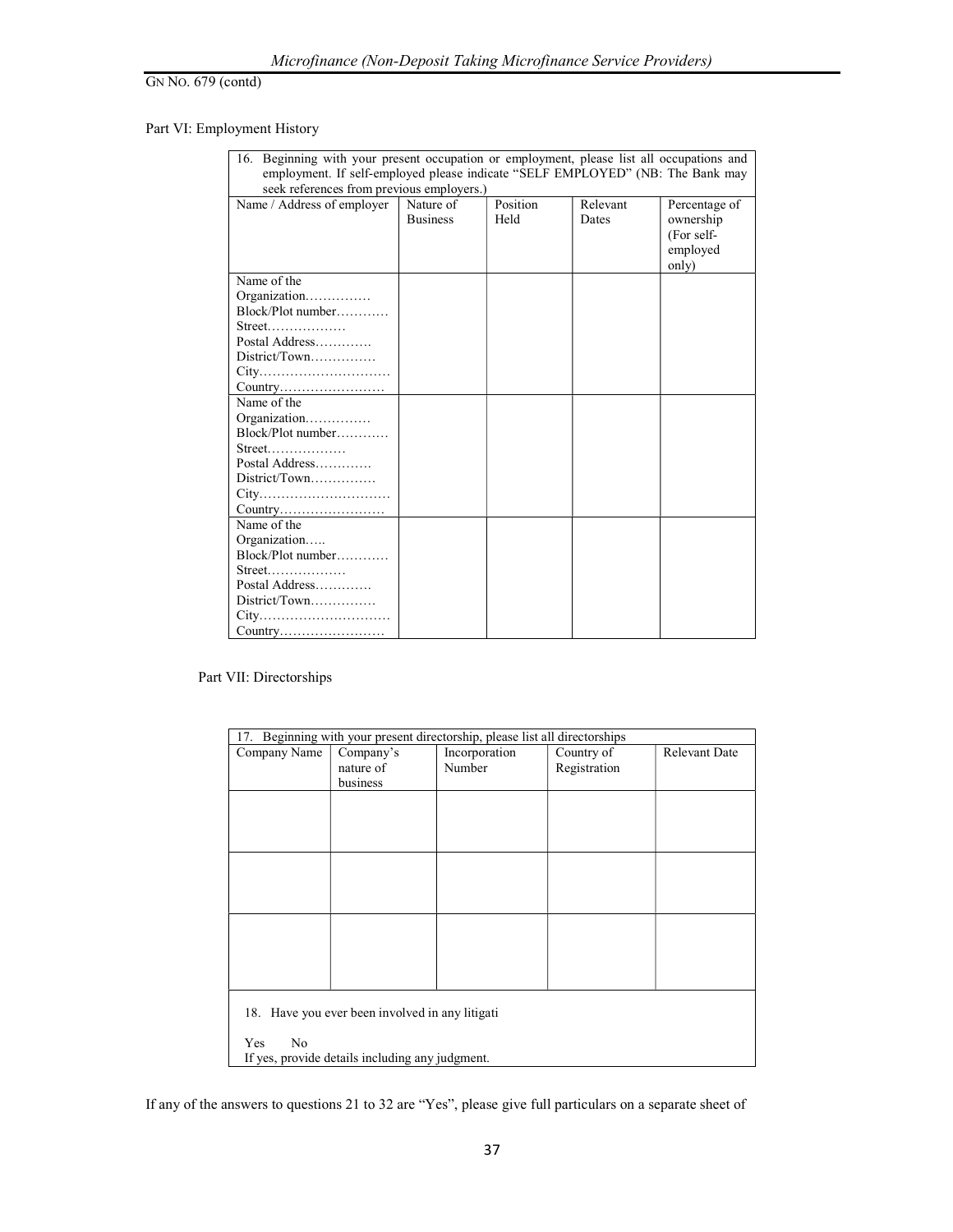paper clearly stating the number of the question to which the details relate. Please note that no time restrictions apply to the matters you are asked to disclose. Any convictions and other facts must be stated.

|  | 19. Have you or any other body corporate, partnership or                                                                                                                                                                                                                                                                                                                                                                     |                               |
|--|------------------------------------------------------------------------------------------------------------------------------------------------------------------------------------------------------------------------------------------------------------------------------------------------------------------------------------------------------------------------------------------------------------------------------|-------------------------------|
|  | unincorporated institution to which you are, or have been<br>associated with as a director, Chief Executive Officer, or<br>officer ever applied for microfinance business to any<br>jurisdiction for a license or other authority to carry on<br>microfinance business or other related business (e.g.<br>insurance, mortgage finance, lease finance, etc.), regardless<br>of whether the application was successful or not. | $Yes \Box$<br>No <sub>□</sub> |
|  | 20. Have you at any time been convicted of any criminal<br>offence? If so, give full details of court by which you were<br>convicted, the offence and the penalty imposed and the date<br>of conviction.                                                                                                                                                                                                                     | $Yes \Box$<br>$\text{No}$     |
|  | any body corporate, partnership or<br>21. Have<br>you<br><sub>or</sub><br>unincorporated institution to which you are, or have been<br>associated with as a director, Chief Executive Officer, or<br>officer been subject of an investigation by a government,<br>professional or other regulatory body?                                                                                                                     | Yes $\Box$<br>No <sub>1</sub> |
|  | 22. Have you ever been subject of a disciplinary enquiry?                                                                                                                                                                                                                                                                                                                                                                    | Yes $\Box$<br>No <sub>□</sub> |
|  | 23. Have you ever been suspended from any office or asked to<br>resign?                                                                                                                                                                                                                                                                                                                                                      | $Yes \Box$<br>No <sub>□</sub> |
|  | 24. Have you been dismissed from any office of employment or<br>barred from entry to any profession or occupation?                                                                                                                                                                                                                                                                                                           | Yes $\Box$<br>No <sub>□</sub> |
|  | 25. Have you ever been disqualified from acting as a director of<br>a company, or from acting in the management or conduct of<br>the affairs of the company, partnership or unincorporated<br>company?                                                                                                                                                                                                                       | Yes $\Box$<br>No <sub>□</sub> |
|  | 26. Have you ever been adjudged bankrupt by a court, or<br>entered into any compromise with creditors, or are you<br>currently the subject of bankruptcy proceedings? Are you<br>aware of any such proceedings pending?                                                                                                                                                                                                      | Yes $\Box$<br>No <sub>□</sub> |
|  | 27. Have you ever failed to honor any credit obligation as<br>borrower of any bank or financial institution or other money<br>lending institution?                                                                                                                                                                                                                                                                           | $Yes \Box$<br>No <sub>□</sub> |
|  | 28. Have you failed to satisfy any debt adjudged due and<br>payable by you as a judgment-debtor under an order of a<br>court?                                                                                                                                                                                                                                                                                                | $Yes \Box$<br>No <sub>1</sub> |
|  | 29. Have you in connection with the formation or management                                                                                                                                                                                                                                                                                                                                                                  | Yes ⊡<br>No <sub>□</sub>      |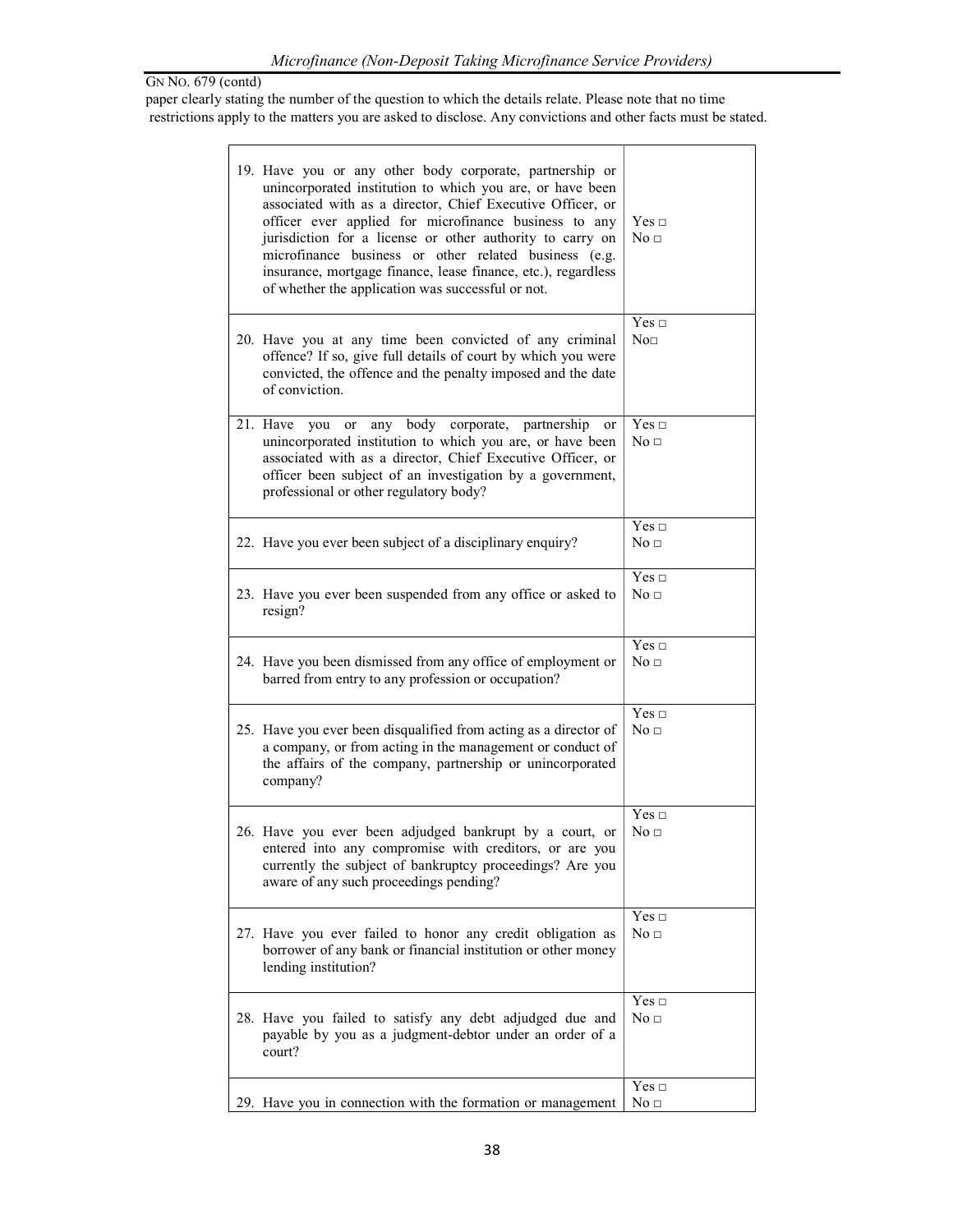| 679 (contd) |                                                                                                                                                                                                                                                                                                                                                                                         |                          |
|-------------|-----------------------------------------------------------------------------------------------------------------------------------------------------------------------------------------------------------------------------------------------------------------------------------------------------------------------------------------------------------------------------------------|--------------------------|
|             | of any body corporate, partnership or unincorporated<br>institution been adjudged by a court civilly liable for any<br>fraud or other misconduct by you towards such a body or<br>company or towards any members thereof?                                                                                                                                                               |                          |
|             | 30. Has any body corporate, partnership or unincorporated<br>institution with which you were associated as a director,<br>Chief Executive Officer or officer been compulsory wound<br>up or made any compromise or arrangement with creditors<br>or ceased trading in circumstances where its creditors did<br>not receive or have not yet received full settlement of their<br>claims. | Yes ⊡<br>No <sub>□</sub> |
|             | 31. In carrying out your duties, will you be acting on the<br>directions or instruction of any other person?                                                                                                                                                                                                                                                                            | Yes ⊡<br>No <sub>1</sub> |

### Part VIII: Referees

GN NO.

32. State the name, address and occupation of two persons who are not relatives, vouching for your good moral character, integrity and performance of whom the Bank may enquire regarding their character and reputation.

### DECLARATION BY THE APPLICANT

I, ....................................................................................................... hereby declare the following:

This questionnaire consists of.......... pages, each signed by me.

The content of this declaration is true to the best of my knowledge and belief. I am aware that should any information submitted herein be false, I may be liable to prosecution. I undertake, that for as long as I continue to be a director or executive officer of the institution, I will notify the Bank of any material changes to, or affecting the completeness or accuracy of the information supplied by me as soon as possible, but in any event not later than 21 days from the day that the changes come to my attention. I know and understand the content of this declaration. I have/do not have\* objections to taking the prescribed oath. I consider the prescribed oath to be binding /not binding\* on my conscience.

#### $\mathcal{L}_\text{max}$ SIGNATURE OF APPLICANT

I certify that the above statement was taken by me and that the deponent has acknowledged that he\*/she knows and understands the content of this statement. This statement was sworn to\*/affirmed before me and the deponent's signature was placed thereon in my presence at ............................................. on this ............day of ................ two thousand and ..........................

COMMISSIONER OF OATHS

\_\_\_\_\_\_\_\_\_\_\_\_\_\_\_\_\_\_\_\_\_\_\_\_\_\_\_\_\_\_\_\_\_\_

FULL NAMES:

ADDRESS: \_\_\_\_\_\_\_\_\_\_\_\_\_\_\_\_\_\_\_\_\_\_\_\_\_\_\_\_\_\_\_\_\_\_\_\_\_\_\_\_\_\_\_\_\_\_

\* Delete whichever is not applicable

Checklist

Below is a checklist that has been designed to assist applicants to ensure that all of the information required

by the Bank has been submitted.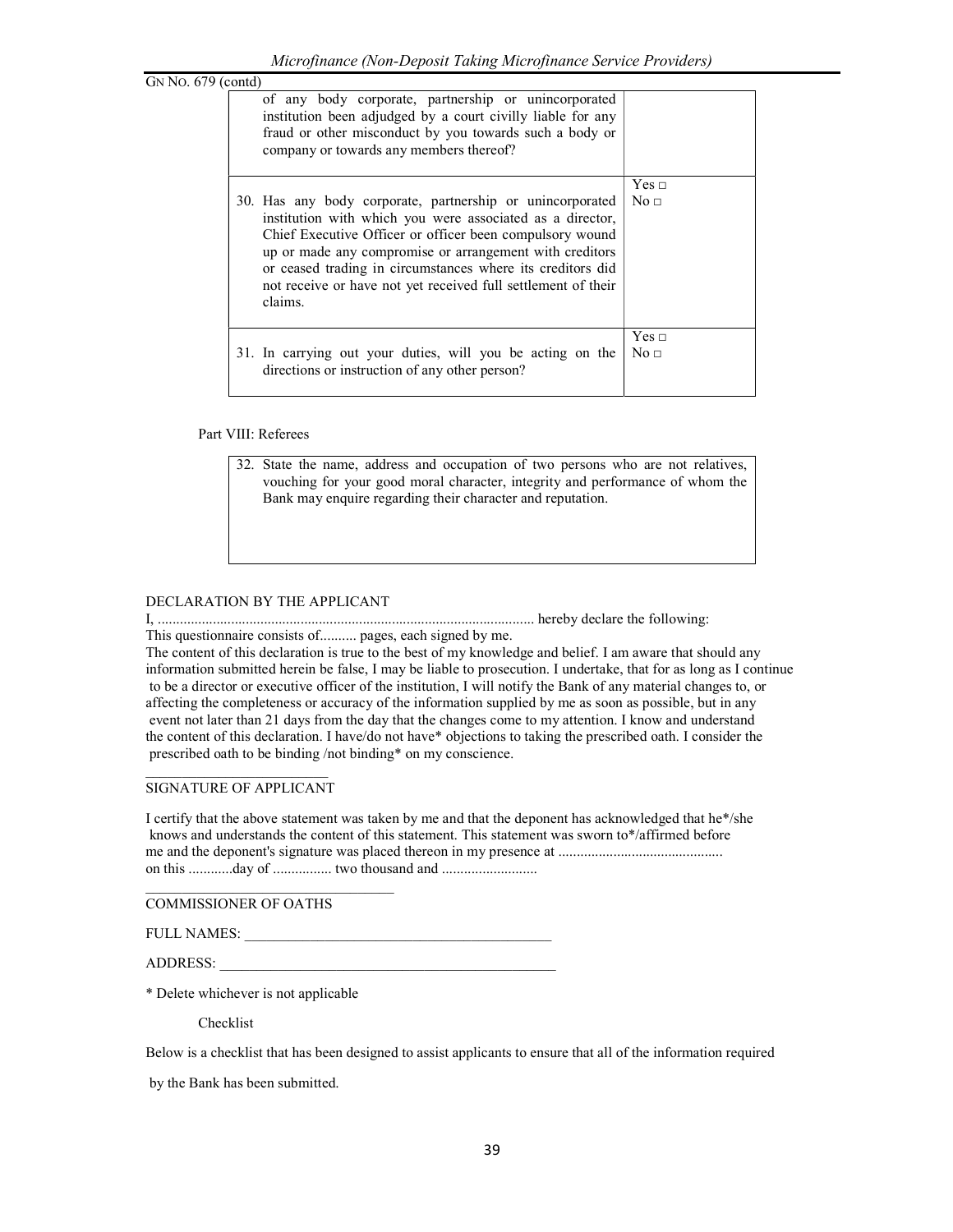| Has the Personal Questionnaire form been filled<br>out in full?                                                                                                                                                                                     | $\Box$ |
|-----------------------------------------------------------------------------------------------------------------------------------------------------------------------------------------------------------------------------------------------------|--------|
| Certified copy of pages of passport or national<br>contain<br>identity<br>card.<br>which<br>personal<br>information including photograph, nationality,<br>date and place of birth and issuer of the passport<br>or Tanzania national identity card. | $\Box$ |
| Certified copy of the social security identity<br>card and /or Voter ID card                                                                                                                                                                        | П      |
| Copies of stated academic qualifications                                                                                                                                                                                                            | $\Box$ |
| Copies of stated professional qualifications                                                                                                                                                                                                        | $\Box$ |
| Copies of stated membership to professional<br>bodies                                                                                                                                                                                               | $\Box$ |
| Past Employment references                                                                                                                                                                                                                          | $\Box$ |
| List of Directorships (if applicable)                                                                                                                                                                                                               | $\Box$ |